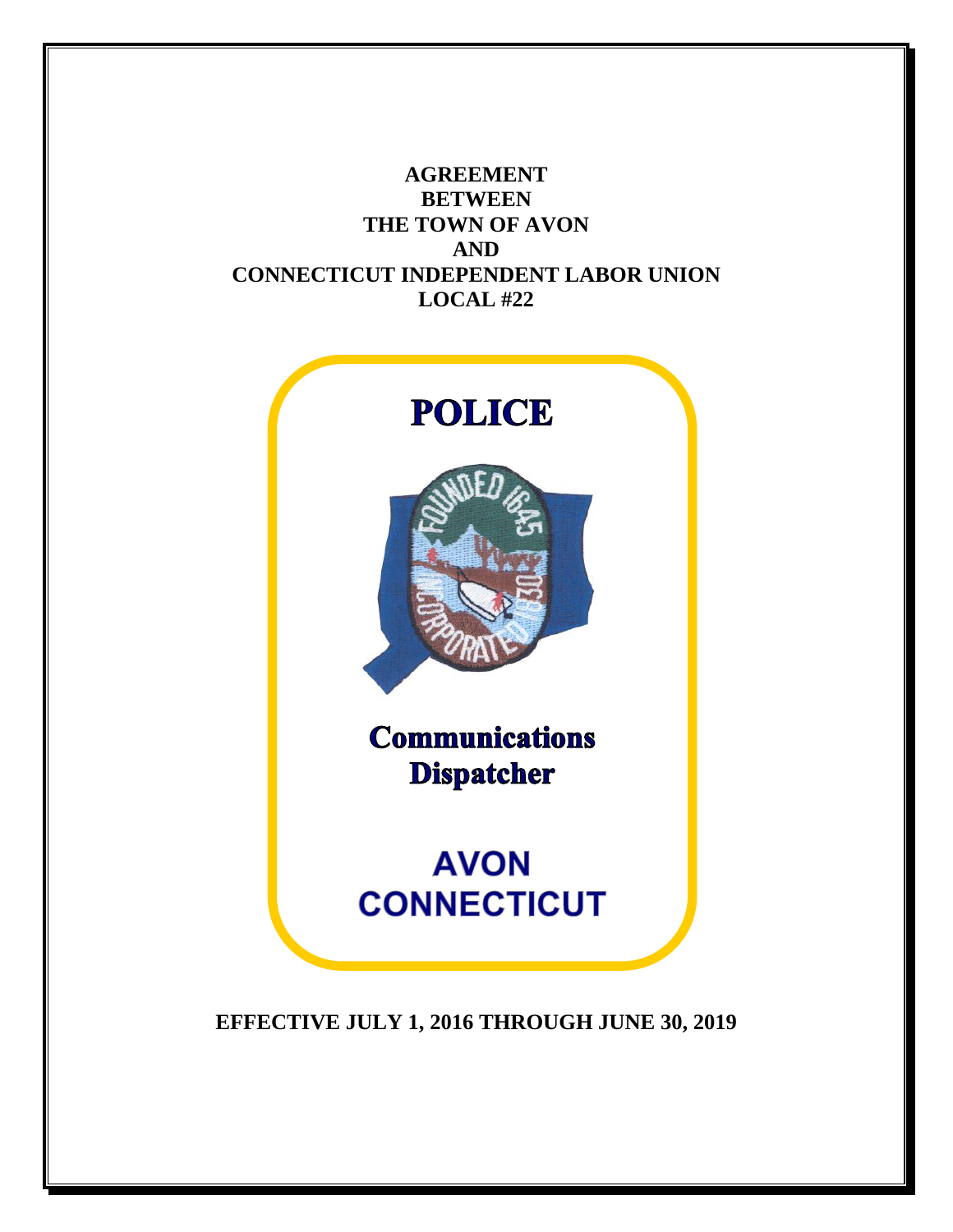### **TABLE OF CONTENTS**

|                     |                                             | 1        |
|---------------------|---------------------------------------------|----------|
| Article I           |                                             | 2        |
| Article II          |                                             | 2        |
| Article III         |                                             | 3        |
| Article IV          |                                             | 4        |
| Article V           |                                             | 7        |
| Article VI          |                                             | 8        |
| Article VII         |                                             | 8        |
| Article VIII        |                                             | 10       |
| Article IX          |                                             | 10       |
| Article X           |                                             | 11       |
| <b>Article XI</b>   |                                             | 11       |
| Article XII         |                                             | 12       |
| Article XIII        |                                             | 13       |
| <b>Article XIV</b>  |                                             | 14       |
| Article XV          |                                             | 14       |
| Article XVI         |                                             | 15       |
| Article XVII        |                                             | 15       |
| Article XVIII       |                                             | 17       |
| <b>Article XIX</b>  |                                             | 18       |
| <b>Article XX</b>   |                                             | 19       |
| Article XXI         |                                             | 20       |
| Article XXII        |                                             | 20       |
| Article XXIII       |                                             | 23       |
| <b>Article XXIV</b> |                                             | 23       |
| Article XXV         |                                             | 24       |
| Article XXVI        |                                             | 24       |
| Article XXVII       | Police Department Rules and Regulations and |          |
| Article XXVIII      |                                             | 25<br>25 |
|                     |                                             | 26       |
| Appendix A          | Work Schedule/Bid Shift and Rates of Pay    | 27       |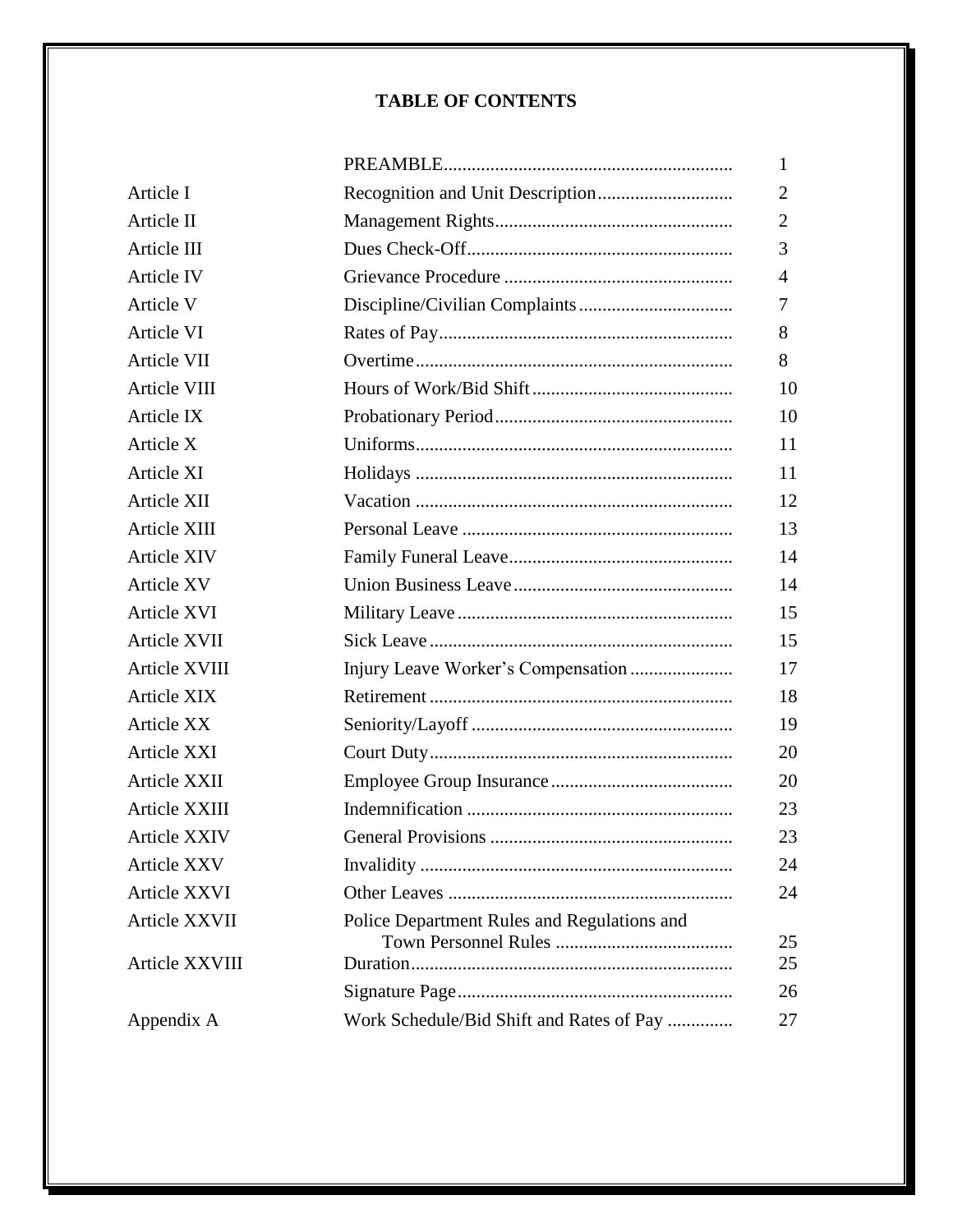#### **PREAMBLE**

This Agreement entered into this  $18<sup>th</sup>$  day of May, 2016 by and between the Town of Avon, Connecticut, hereinafter referred to as the Town, and Local #22, Connecticut Independent Labor Union, an employee organization as defined in Section 7-467 Connecticut General Statutes as amended, hereinafter referred to the Union.

#### WITNESSETH:

Whereas, it is the intent of the parties to promote harmonious relations between the Town and the Union; and

Whereas, the parties desire to enter into an agreement relating to wages, hours and other conditions of employment and a procedure for resolving differences that may arise hereafter;

Now, therefore, in consideration of the mutual covenants herein contained, the Town and Union do hereby agree: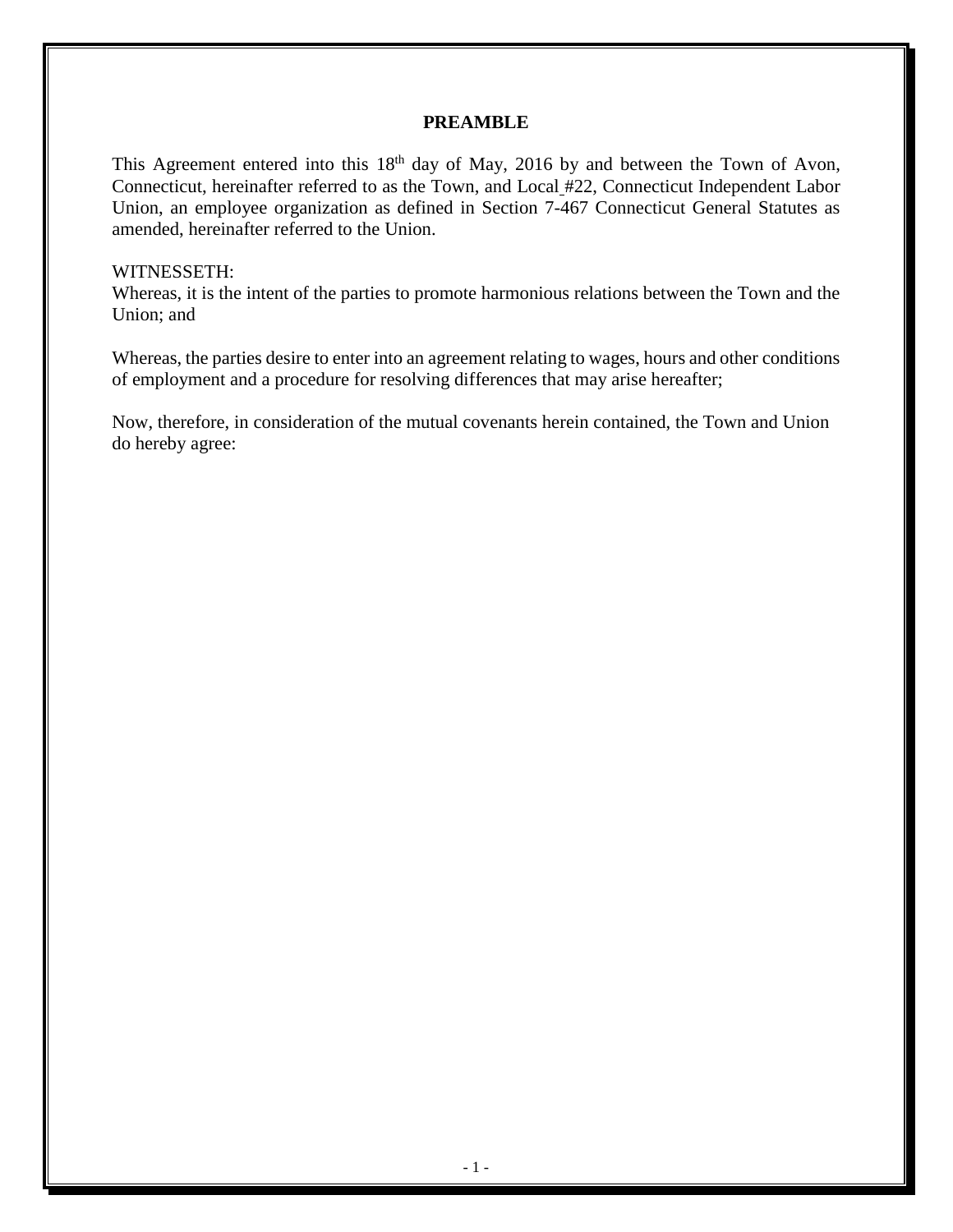## **ARTICLE I RECOGNITION AND UNIT DESCRIPTION**

## **Section 1.1**

The Town recognizes Local #22, Connecticut Independent Labor Union as the exclusive collective bargaining agent for all regular full-time communications dispatchers of the Police/Fire departments of the Town of Avon. Excluded are all others as defined by the Municipal Employee Relations Act (MERA).

## **Section 1.2**

The Union, its officers and the Town, shall not engage in any action or behavior which discriminates on the basis of race, creed, color, sex, marital status, sexual orientation, national origin or Union affiliation, or discriminate in any other manner which violates any federal or state law.

## **Section 1.3**

- (a) It shall be a condition of employment that all employees covered by this Agreement who are members of the Union in good standing on the effective date of this Agreement shall either remain members in good standing or shall pay to the Union a service fee which shall not exceed regular Union dues.
- (b) On or before the thirty-first (31) day following either the effective date of this Agreement, or the beginning of employment, whichever is later, each employee covered by this Agreement who is not a member of the Union in good standing on the effective date of this Agreement or who is hired after the effective date of this Agreement, shall, as a condition of continued employment, either become and remain members of the Union in good standing or shall pay to the Union a service fee which shall not exceed regular Union dues.

## **ARTICLE II MANAGEMENT RIGHTS**

### **Section 2.1**

The Town has and will continue to retain, whether exercised or not, all of the rights, powers and authority heretofore had by it and, except where such rights, powers and authority are specifically relinquished, abridged or limited by the provisions of this Agreement; it shall have the sole and unquestioned right, responsibility and prerogative of management of the affairs of the Town and direction of the working forces, including, but not limited to the following:

- 1. To determine the organization and standards of departmental services and to manage its operations.
- 2. To determine the care, maintenance and operation of equipment used for and on behalf of the purposes of the Town.
- 3. To establish or continue policies, practices and procedures for the conduct of Town business and, from time to time, to change or abolish such policies, practices, or procedures.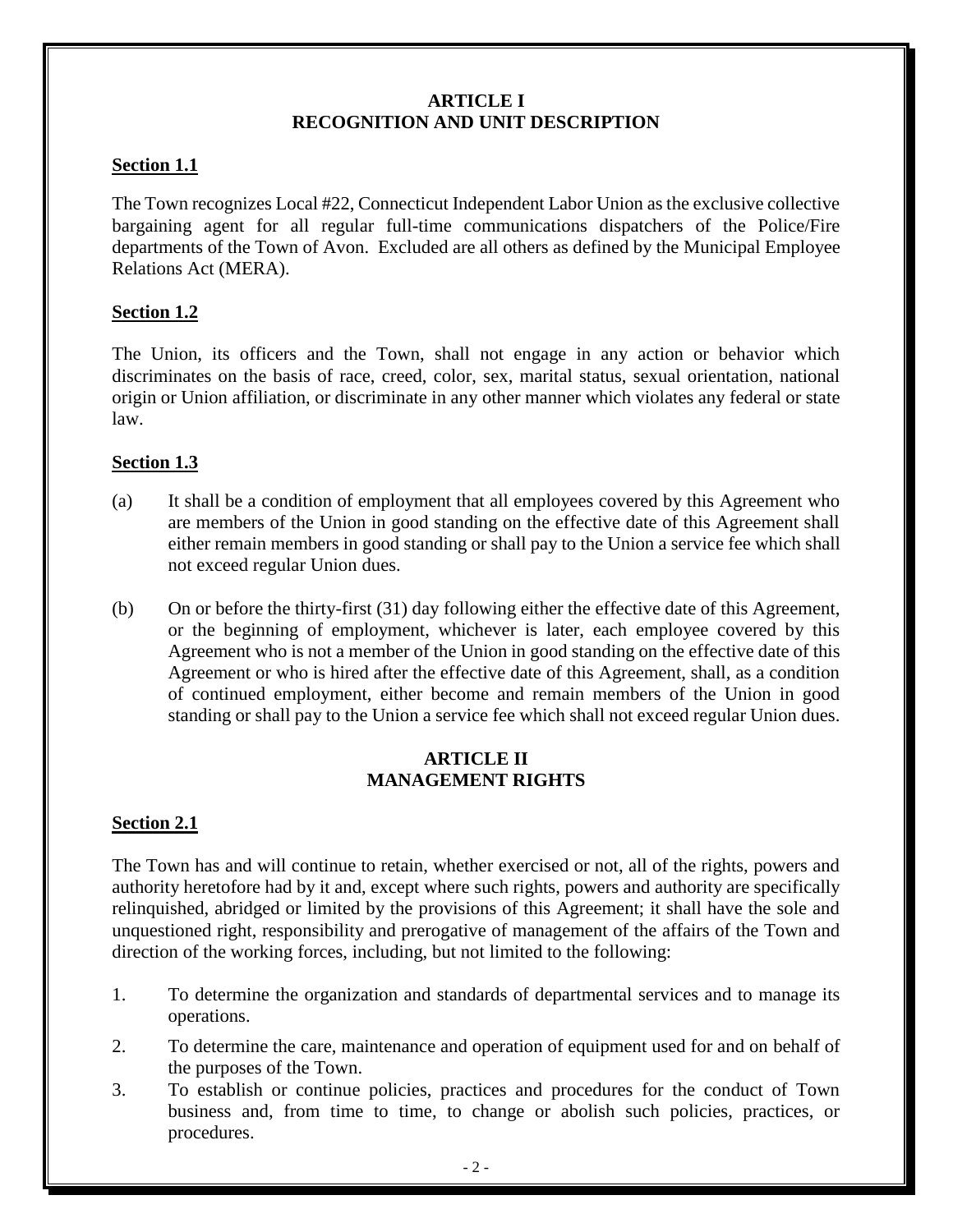- 4. To establish new or improved methods, procedures, practices, technologies or facilities which the Town may deem necessary and advisable for the efficient operation of the department.
- 5. To establish or discontinue processes or operations or to establish or discontinue their performance by employees.
- 6. To determine the standards of selection for employment, and to select and determine the number of types of employees required or necessary to perform the Town's operations.
- 7. To employ, direct, schedule, assign, appoint, suspend, discharge, transfer, promote or demote employees, or to layoff, terminate or otherwise relieve employees from duty for lack of work or other legitimate reasons when it shall be in the best interests of the Town or the department. In the event of a reduction in the number of employees, lay-off shall be in inverse order of seniority.
- 8. To establish or amend and enforce reasonable rules and regulations for the maintenance of discipline and for the performance of work in accordance with the requirements of the Town, provided such rules and regulations are made known in a reasonable manner to the employees affected by them.
- 9. To determine the content of job classifications and ensure that incidental duties connected with departmental operations, whether enumerated in job descriptions or not, shall be performed by employees.
- 10. To fulfill all of the Town's legal responsibilities.
- 11. To establish contracts or sub-contracts for municipal operations, provided that this right shall not be used for the purposes or intention of undermining the Union or be discriminating against its members. All work customarily performed by the employees of the bargaining unit shall be continued to be so performed unless in the sole judgment of the Town it can be done more economically.

## **Section 2.2**

The above rights, responsibilities and prerogatives are inherent in the Town Council and the Town Manager by virtue of statutory and charter provisions and cannot be subject to any grievance or arbitration proceeding.

### **ARTICLE III DUES CHECK-OFF**

### **Section 3.1**

The Town will deduct from the salary of each employee, who individually certifies in writing to the Town that they authorize such deductions, such dues or agency fees as may be fixed and certified to the Town by the Union and allowed by law. Such authorization, forwarded to the Town Accountant not less than ten (10) days prior to the first pay day of the month, and shall be effective the month following receipt by the Town.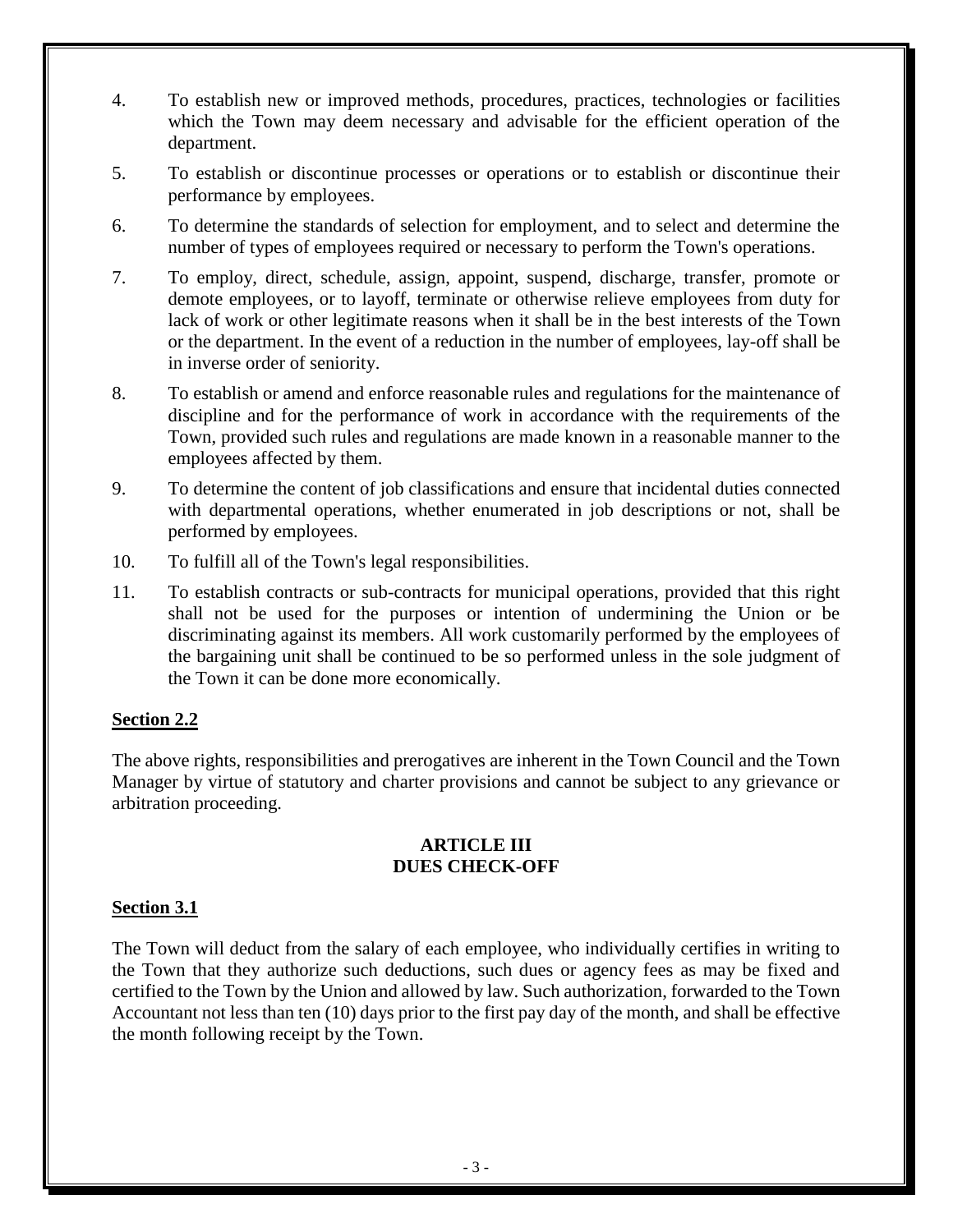## **Section 3.2**

Deductions of 26 equal proportions corresponding to the Town of Avon payroll calendar will be made and all sums deducted shall be remitted to the duly authorized Officer of the Union no later than the end of the calendar month on which the deductions are made. The Town will submit to the Union a monthly record of those employees from whom deductions have been made together with the amount of such deductions. If for any reasons a deduction was not made on the pay day in which Union dues are to be deducted, a sufficient amount will be deducted in the first pay period in which the employee has sufficient funds due him/her to bring his or her deductions up to date. The sum, which represents such monthly Union dues deductions or agency fees, shall be certified to the Town by the duly authorized Union. If the sum once certified is changed, the amount deducted from the earnings of an employee who has authorized such deductions shall not be increased or decreased until thirty (30) days written notice of such change has been received by the Town from the duly authorized Treasure of the Union.

## **Section 3.3**

The Union agrees to indemnify the Town for any loss or damages arising from the operation of this Article. It is also agreed that neither any employee nor the Union shall have any claim against the Town for any deductions made or not made, as the case may be, unless a claim of error is made, in writing, to the Town within thirty (30) calendar days after the date such deductions were or should have been made.

## **Section 3.4**

The Union will inform the Town of the name and title of the Union official responsible for all matters relating to dues.

## **ARTICLE IV GRIEVANCE PROCEDURE**

### **Section 4.1**

The purpose of the grievance procedure shall be to settle employee grievances on as low an administrative level as is possible and practicable, so as to ensure efficiency and employee morale.

### **Section 4.2**

A grievance for the purpose of this procedure shall be considered to be an employee complaint concerned with:

- 1. Discharge, suspension or disciplinary action.
- 2. Charge of favoritism or discrimination.
- 3. Matters relating to the interpretation and application of the articles and sections of this Agreement.
- 4. Application of rules and regulations and policies of the Police Department.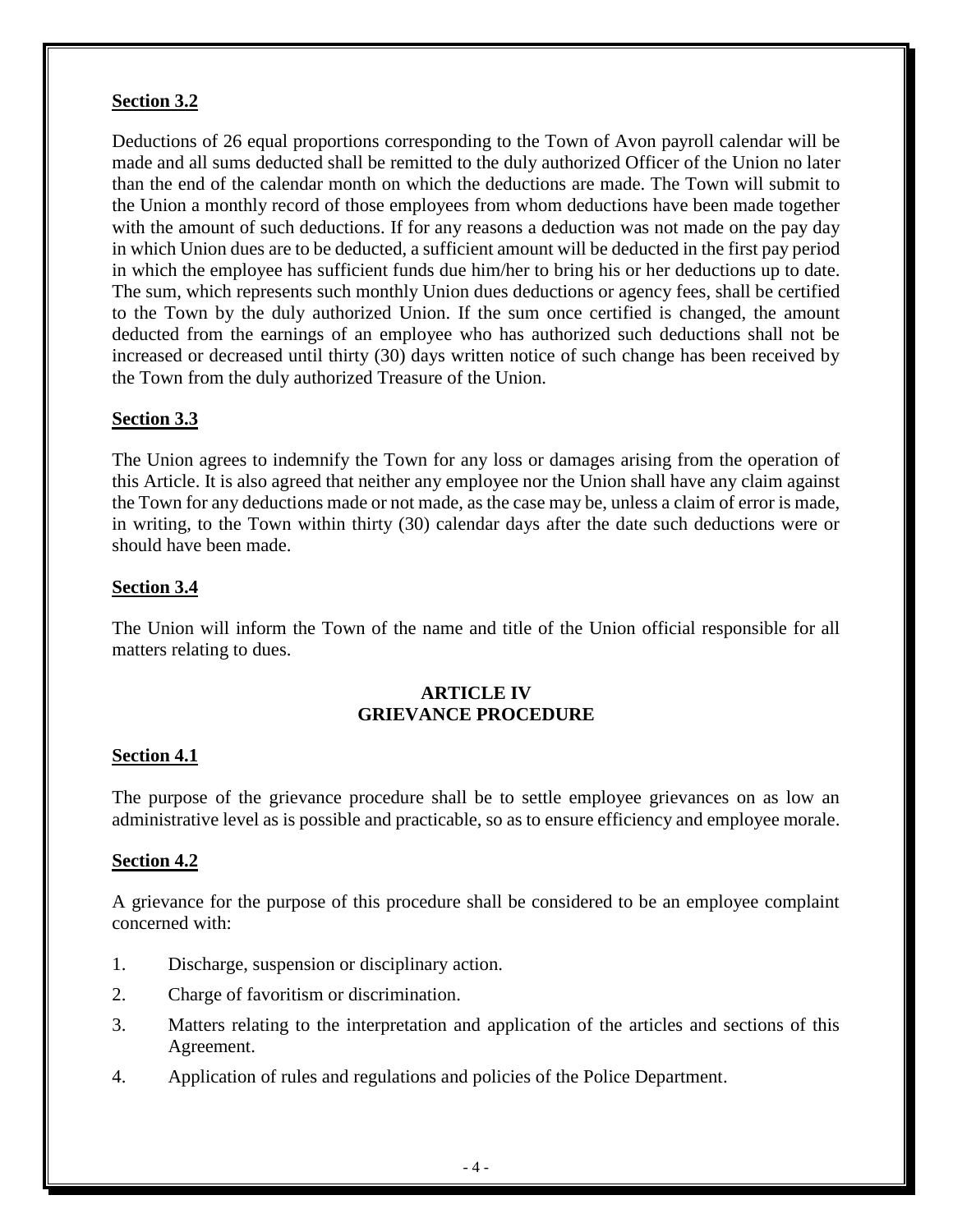### **Section 4.3**

Any employee may use this grievance procedure with or without Union assistance. Should an employee process a grievance through one or more steps provided herein prior to seeking Union assistance, the Union may process the grievance from the next succeeding step following that which employee has utilized, provided that the employee requests such Union assistance. No grievance settlement made as a result of a grievance processed by an individual employee shall contravene the provisions of this Agreement. The Union President or his or her designee shall be present for any adjustment of an individually-processed grievance. The grievance procedure under this Agreement shall be as follows:

- 1. Step One. Any employee who has a grievance shall reduce the grievance to writing and submit it within seven (7) working days of its occurrence or from the date the employee reasonably became aware of the grievance. The grievance will be directed to the appropriate Division Commander. The Division Commander's decision shall be submitted in writing to the aggrieved employee and his representative, if represented, within five (5) working days of receipt of the grievance, in accordance with the Division Commander's normal working days.
- 2. Step Two. If the employee or the Union is not satisfied with the decision rendered by the Division Commander, the employee and his representative, if represented, shall submit the grievance in writing to the Chief of Police, within five (5) working days of receipt of the Division Commander's decision. The decision of the Chief shall be submitted in writing to the aggrieved employee and the Union within five (5) working days of receipt of the grievance, in accordance with the Chief of Police's normal working days.
- 3. Step Three. If the employee or the Union is not satisfied with the decision rendered by the Chief, the employee and his representative, if represented, shall submit the grievance in writing to the Town Manager and/or the Town Manager's Designee, within five (5) working days of receipt of the Chiefs decision. The decision of the Town Manager and/or the Town Manager's Designee shall be submitted in writing to the aggrieved employee and the Union within five (5) working days of receipt of the grievance, in accordance with the Town Manager's and/or the Town Manager's Designee normal working days.
- 4. Step Four. If the Union is not satisfied with the decision rendered by the Town Manager and/or the Town Manager's Designee, then only the Union shall decide whether to submit the grievance in writing to the Connecticut State Board of Mediation and Arbitration within fifteen (15) days of the receipt of the Town Manager's and/or the Town Manager's Designee decision. Simultaneous notice of the intention to proceed to arbitration must be given to the Town Manager and/or the Town Manager's Designee and the Connecticut State Board of Mediation and Arbitration. Arbitration shall be by the State Board of Mediation and Arbitration, except in the case of grievances involving discharges, suspension without pay, or reduction in rank or compensation, which may, with the approval of the Union and the Town Manager and/or the Town Manager's Designee, be submitted to the American Arbitration Association. If the parties elect to submit the grievance to the American Arbitration Association, the Union and Town Manager and/or the Town Manager's Designee must do so within five (5) calendar days after receipt of notice of the Union's intent to proceed to arbitration. The Arbitrator shall be limited to the express terms of the Agreement and shall not have the power to modify, amend, or delete any terms or provisions of the Agreement. The decision of the Arbitrator shall be final and binding on both parties.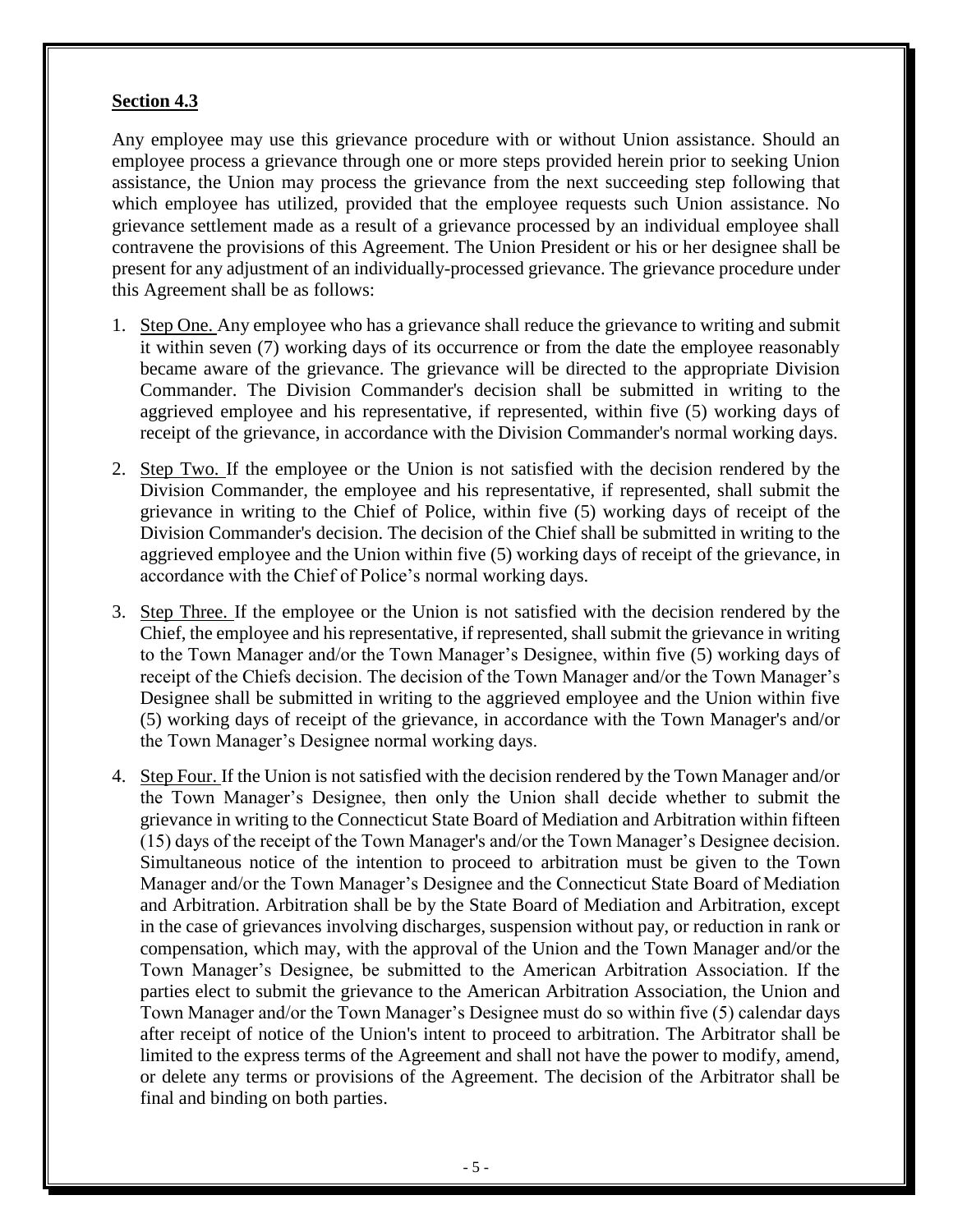## **Section 4.4**

The mediation services of the State Board of Mediation and Arbitration may be used in the fourth step of the above grievance procedure, provided both parties mutually agree in writing on the desirability of this service.

## **Section 4.5**

If either of the parties related to the grievance process desires to meet for the purpose of oral discussion, a meeting shall be requested and scheduled. Such procedure shall not extend the time limitations stipulated in the above grievance procedure unless mutually agreed.

## **Section 4.6**

Grievances involving discharge, suspension and demotion shall be initiated at the third step of the grievance process.

## **Section 4.7**

The arbitration fees of grievances submitted to the American Arbitration Association shall be shared equally by the Town and Union, unless otherwise agreed to by the Town and Union.

### **Section 4.8**

Time extensions beyond those set forth in this grievance procedure may be arranged by mutual written agreement of the Union and Town.

### **Section 4.9**

Either party shall have the right to employ a public stenographer at its expense at any step in this grievance procedure.

### **Section 4.10**

Either party shall have the right and choice at its expense of representation whenever representation is desired at any step of the grievance procedure.

### **Section 4.11**

In order to avoid the necessity of processing at one time numerous grievances originating with the same event, the Union shall file a similar grievance at the same step. When this occurs, all other grievances (if any) arising out of the same event will be held in abeyance, and the Union grievance shall be processed as a precedent. When such grievance is resolved, the parties shall promptly review the other grievances (if any) that were held in abeyance in an effort to resolve them. This mutual review procedure shall not require more than five (5) working days, subject, however, to mutual extension of the period of review if circumstances so require. If any such grievance cannot be settled on the basis of precedent grievance, it shall be processed in accordance with the time limitations established in this Agreement.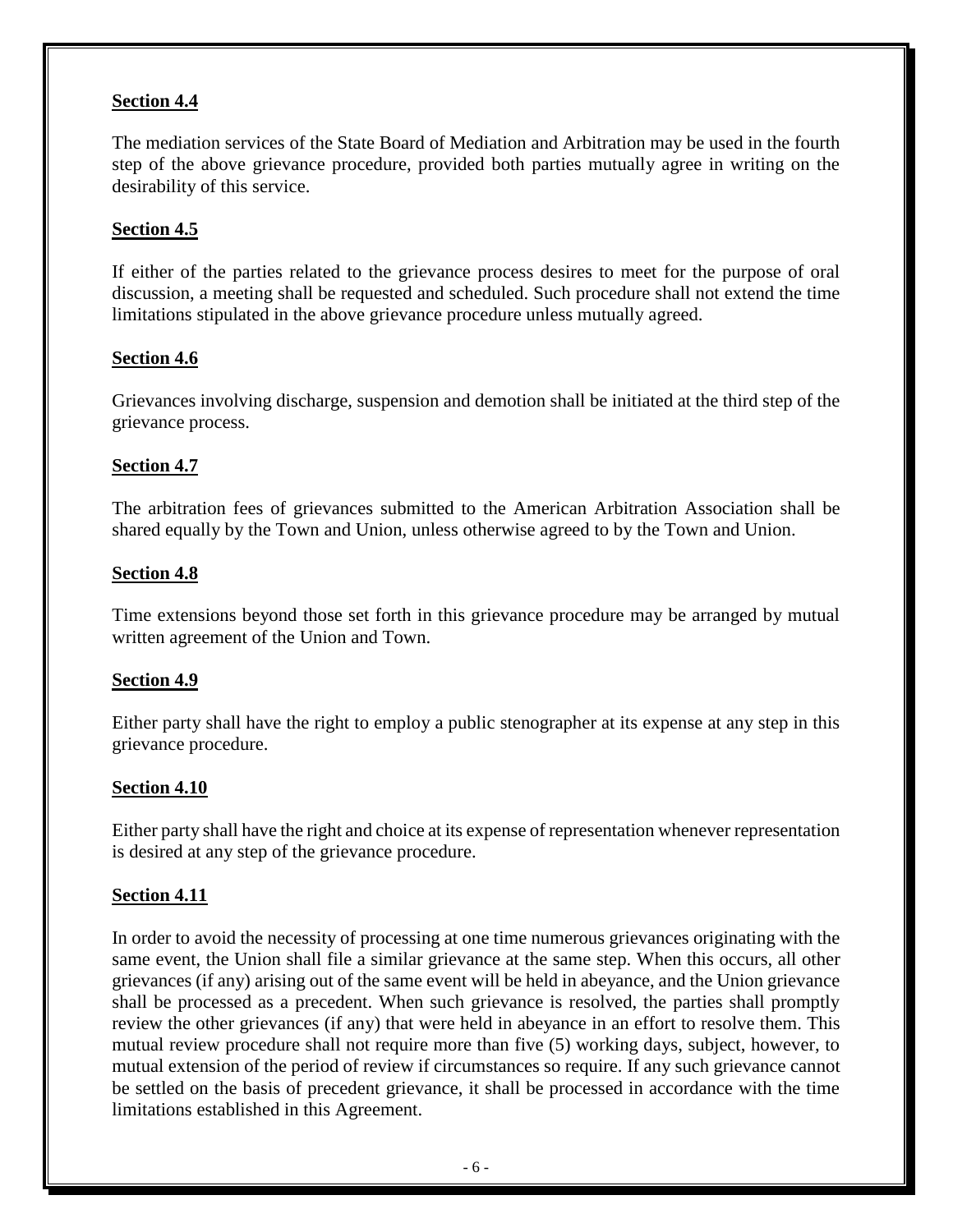## **Section 4.12**

The Union shall be entitled to submit grievances in the name of the Union in the same manner as provided herein for employees provided further that the grievance shall state the specific provisions of this Agreement, Department Rules and Regulations or policies alleged to have been violated, the date, time, place and parties involved in such alleged breach and any other information relevant to resolution of the issue in dispute.

## **ARTICLE V DISCIPLINE/CIVILIAN COMPLAINTS**

## **Section 5.1**

All disciplinary action shall be applied in a fair and equitable manner.

All suspensions and discharges must be given in writing with reasons stated and a copy given to the employee and the Union at the time of suspension or discharge.

Depending on the offense, disciplinary action may include, but not be limited to, verbal and/or written warning, suspension without pay, and discharge. Progressive discipline shall be applied when appropriate. No employee shall be disciplined without just cause. The discipline process shall occur in accordance with General Order Number 3-14.

All disciplinary action may be appealed through the established grievance procedure.

## **Section 5.2**

Each employee shall have the right to see or review his or her personnel file upon written request not more than twice each year. The Town Manager, Chief, or designee shall require the inspection to take place in the presence of a designated Town official. The Town shall provide copies of all materials in the file upon request of the employee. Employees may request that his or her personnel file or medical records or other contents be changed in some way. Failing mutual agreement, the employee shall have the right to respond and it shall be made part of the file. The only file to be used for disciplinary purposes will be the Police Department file.

## **Section 5.3**

Each employee will be given copies of any evaluation reports placed in the employee's personnel file.

### **Section 5.4**

The Town reserves the right to suspend or discharge an employee without a hearing, provided a hearing shall be given within ten (10) working days unless extension is mutually agreed to.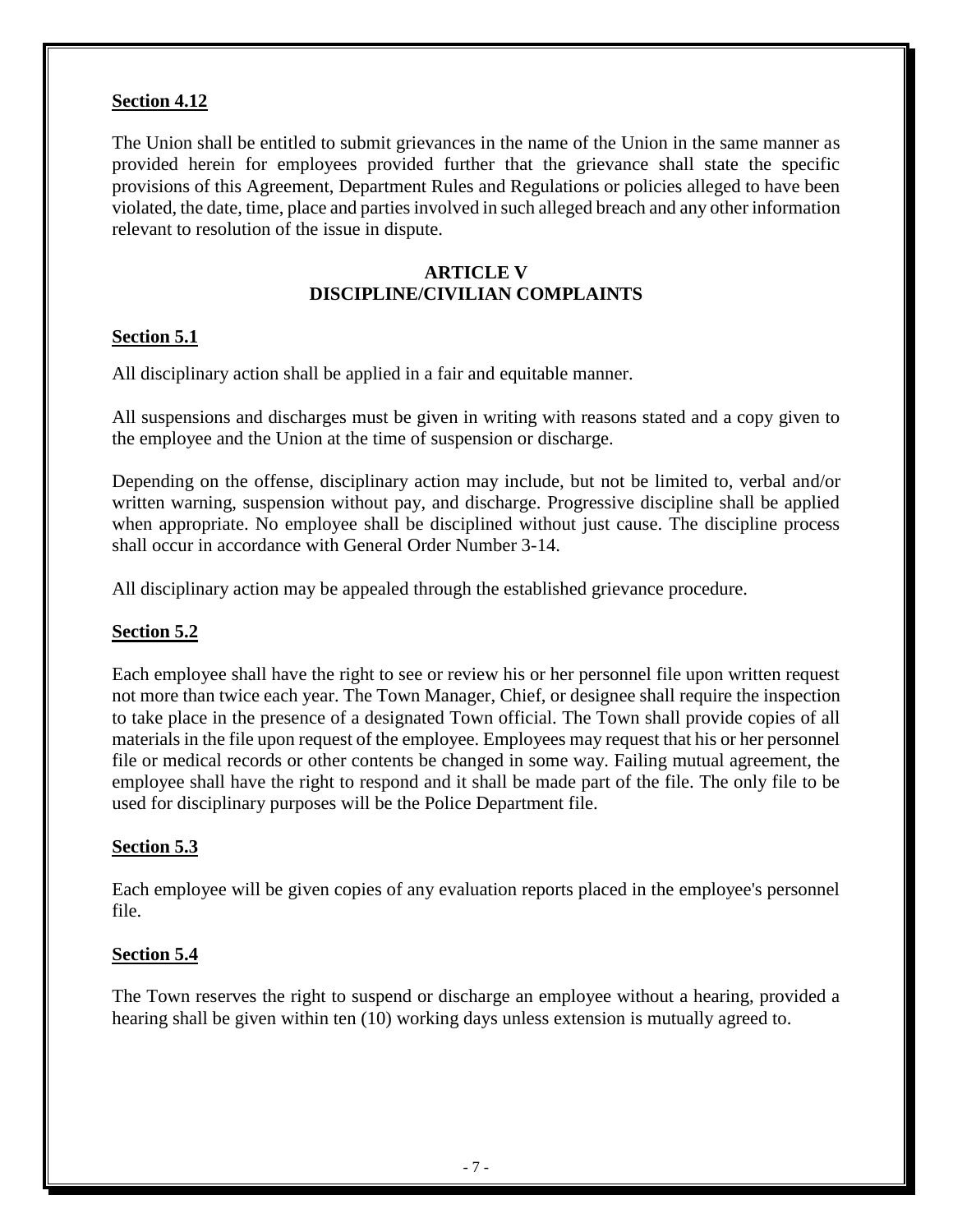### **ARTICLE VI RATES OF PAY**

## **Section 6.1**

All employees shall be paid in accordance with Appendix A, except any member advanced or promoted to a higher rate of pay shall be accelerated not less than one full step above the step which he or she occupied at the lower classification.

New employees shall start at the First Step. Each employee shall advance in the salary schedule as follows:

| <b>Start</b> | A |
|--------------|---|
| 1 year       | В |
| 2 years      |   |
| 3 years      | Ð |
| 4 years      | F |

Effective July 1, 2005, new employees shall start at the New Hire Training rate of pay until the Chief of Police determines that the employee is capable of independently performing the full range of dispatching duties and shall then advance to Step A.

Once appointed to Step A in the attached salary schedule (Appendix A), employees shall then advance one full pay rate for each full year of satisfactory service from the date of being appointed to Step A.

### **Section 6.2**

The Wage Schedules incorporating adjustments and raises are attached hereto and incorporated herein as Appendix A.

### **Section 6.3**

For the purposes of this Agreement, the regular base hourly rate shall be the regular annual base rate of pay in effect, divided by 2,080 hours.

### **ARTICLE VII OVERTIME**

### **Section 7.1**

- (a) All overtime shall be paid at a rate of one and one-half (1½) an employee's regular base rate of pay for all authorized work performed in excess of forty (40) hours in one week or eight (8) hours in any day.
- (b) Overtime shall be distributed as equally as possible in accordance with Department Policy 3-2.
- (c) Employees shall be paid at the rate of one and one-half  $(1/2)$  times an employee's hourly rate of pay when an employee works on his or her day off.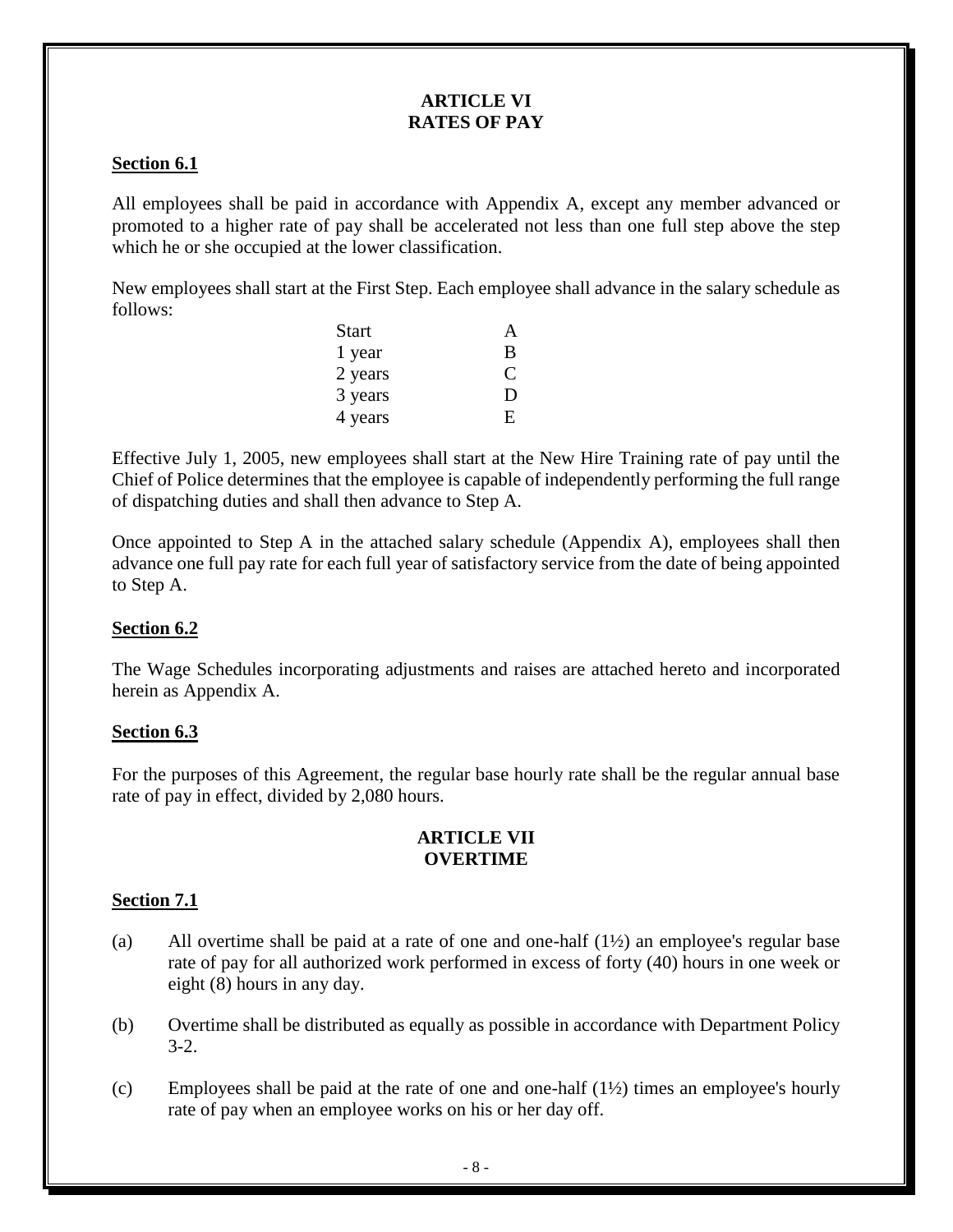(d) An employee shall be deemed to have performed overtime duty if the employee works beyond the end of the employee's scheduled duty shift, or if an employee is called to duty during a period when the employee is not scheduled to work.

## **Section 7.2**

Compensatory time off shall be granted to employees for overtime duty required and performed by the employee in accordance with the following:

- (a) Compensatory time shall be awarded at a rate equal to one and one-half  $(1/2)$  times an employee's regular rate of pay.
- (b) An employee shall be allowed to accumulate compensatory overtime up to a maximum of forty (40) hours. The employee must then begin to use such compensatory time before any additional time may be accumulated. However, such requirements may be waived by the Chief of Police when, in his or her judgment, said requirements would result in an undue hardship on the employee. All compensatory time must be used prior to an employee's retirement date.
- (c) The employee must request compensatory time off at least seven (7) days in advance of the period such time off shall be desired. No compensatory time off may be taken without approval. In the event compensatory time off is not approved for the date requested for, the employee shall be credited with any additional overtime.
- (d) Compensatory time will not be included in an employee's severance pay.

## **Section 7.3**

When a regular full-time employee is officially ordered to report for emergency call-back duty, the employee shall be entitled to a minimum of four (4) hours at applicable overtime rates. This shall not be applied to early order-ins prior to the employee's regular shift or holdovers after the employee's regular shift.

## **Section 7.4**

Nothing therein shall be construed to prevent the Town from changing current overtime practices to conform to applicable portions of the Fair Labor Standards Act (FLSA), if and when the same become effective, provided that no change which would violate the specific provisions of this Agreement may be implemented without the prior written agreement of the Union and Town.

## **Section 7.5**

Mandatory training during hours when an employee is not scheduled to work shall be paid at the rate of time and one-half, with a minimum of a four (4) hour block. After the initial four (4) hour block, pay shall be on an hourly basis to the next higher full hour.

## **Section 7.6**

No pyramiding of overtime is allowed.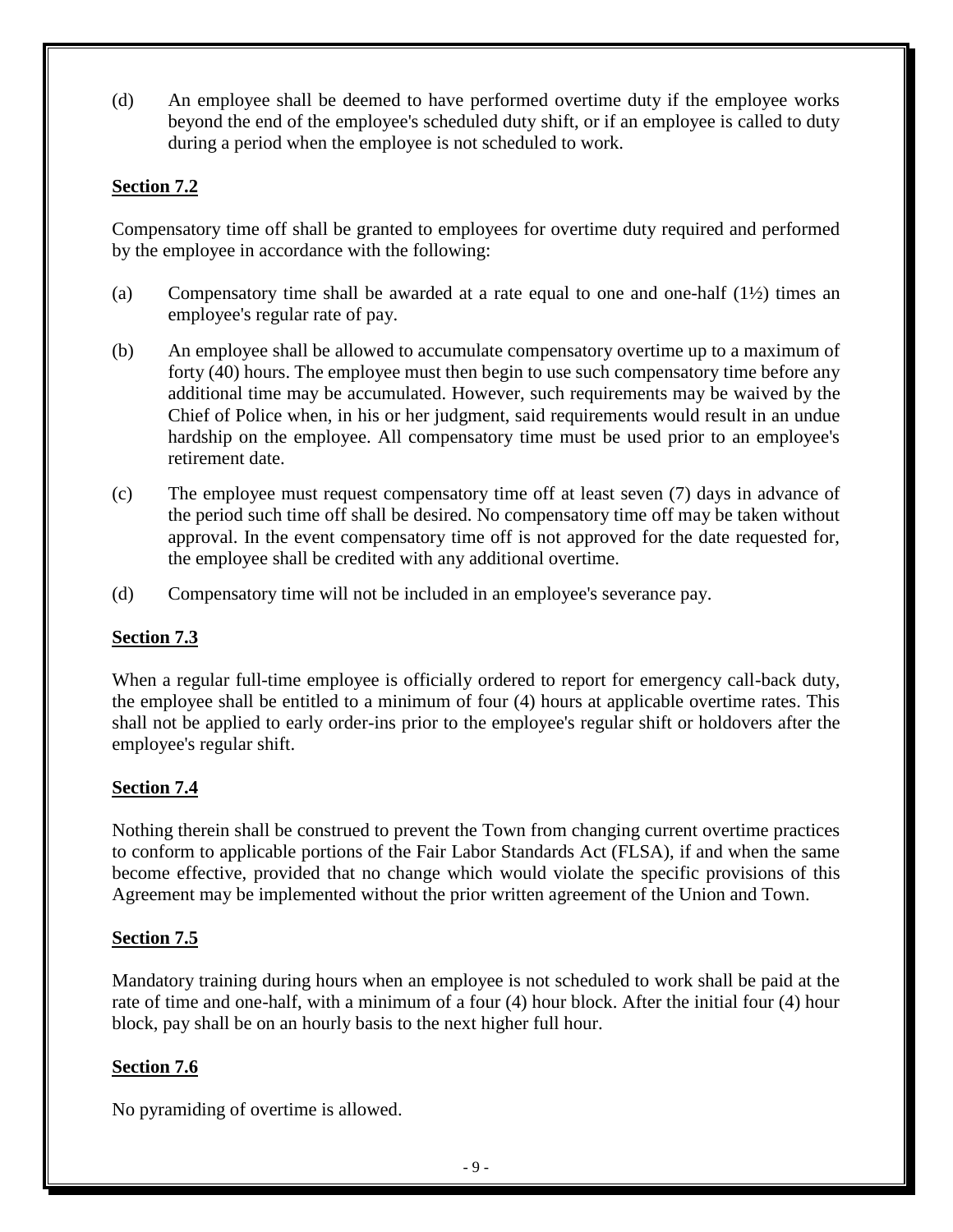#### **ARTICLE VIII HOURS OF WORK/BID SHIFT**

### **Section 8.1**

(a) Dispatcher employees shall work eight (8) hours per day, forty (40) hours per week with a one-half (1/2) hour lunch period according to Appendix A attached. Dispatchers shall take their lunch according to current practice.

(b) Shift times are as follows:

| First shift:  | 7:00 a.m. to $3:00$ p.m.  |
|---------------|---------------------------|
| Second shift: | 3:00 p.m. to $11:00$ p.m. |
| Third Shift:  | 11:00 p.m. to 7:00 am.    |
| Relief:       | (See schedule)            |

(c) The Chief of Police or his or her designee shall post a schedule for bidding no later than 21 days prior to the effective date of each bidding period.

Employees shall bid their shift among the established shifts the first Monday of March, June, September and December in accordance with seniority. Employees with less than one year of service may rotate between all shifts on the first Monday of March, June, September and December. Once an employee has completed the one year of service, they will be eligible to bid at the next bidding period.

Employees bid shift seniority will be determined by the employee's starting date as a regular member of the Avon Police Department.

If more than one appointment is made on the same date, bid shift seniority will be determined by final ranking from the testing procedure.

In the event all bid slots are not filled, assignment shall be made in inverse order of seniority.

An employee's shift may be changed by the Chief or his or her designee to accommodate training or other definite and demonstrated operational needs of the Police Department.

Swaps of longer than a two (2) week duration, "long term swaps", must be approved by the Chief or his or her designee.

### **ARTICLE IX PROBATIONARY PERIOD**

#### **Section 9.1**

New employees shall serve a probationary period of twelve (12) months of satisfactory service unless extended an additional six months at the discretion of the Chief of Police and shall have successfully completed minimum dispatcher telecommunications training. The Union shall be notified whenever an extension occurs.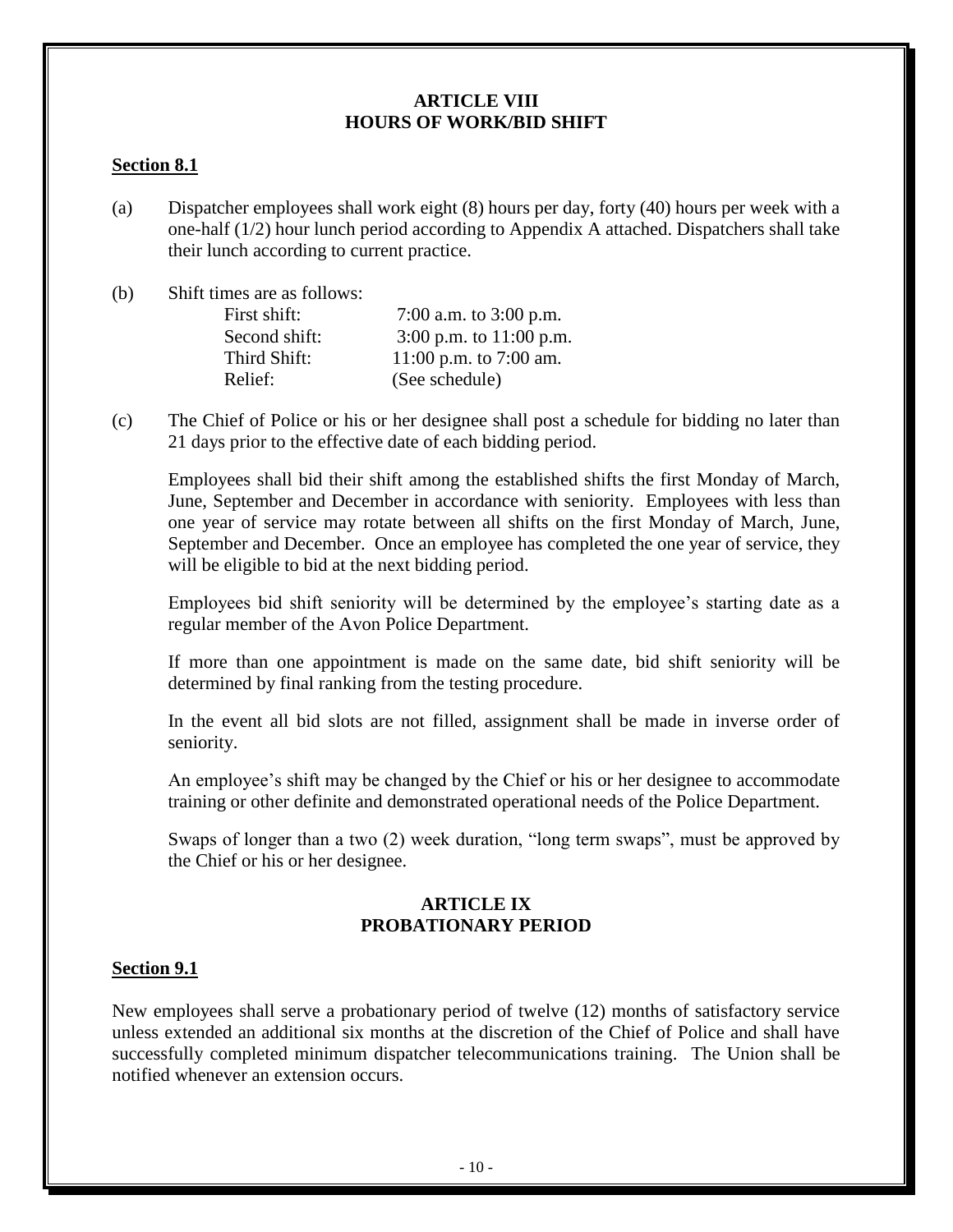### **ARTICLE X UNIFORMS**

## **Section 10.1**

The Town shall furnish all regular full-time uniformed personnel with the required uniform as determined by the Chief of Police. The Town agrees to replace items of the uniform issue, as found necessary upon inspection and as approved by the Chief of Police or his authorized representative. Such replacement is to be at the Town's expense unless the need for replacement is the result of negligence or wrongdoing by the employee. Title to all issued uniforms and equipment shall remain with the Town.

## **Section 10.2**

Cleaning of issued clothing for all uniformed personnel will be provided by the Town. The frequency and manner of cleaning shall be determined by the Town.

## **Section 10.3**

Watches, eyeglasses and other approved personal items damaged or destroyed in the line of duty (not as a result of the employee's negligence) shall be repaired or replaced at market value by the Town in accordance with the policy established by the Chief of Police except where such property is covered by insurance; in which event, the Town shall be responsible for that portion of the repair or replacement cost not compensated by insurance. The maximum payment under this section shall not exceed \$375 per employee per fiscal year, unless approved by the Town Manager.

## **ARTICLE XI HOLIDAYS**

### **Section 11.1**

The following are the official holidays for regular full-time dispatchers:

New Year's Day Memorial Day Veteran's Day Martin Luther King Day Independence Day Thanksgiving Day Good Friday Columbus Day Christmas Day Easter Sunday

President's Day Labor Day Friday Following Thanksgiving

## **Section 11.2**

On official holidays, the following shall apply:

- (a) An employee who works any holiday listed above shall receive one and one-half (1½) times their regular hourly rate for the regular eight (8) hour shift as defined in Section 8.1 plus the eight (8) hours pay for the holiday.
- (b) An employee whose scheduled day off falls on the holiday shall receive eight (8) hours' pay at his or her regular base rate in lieu of the holiday.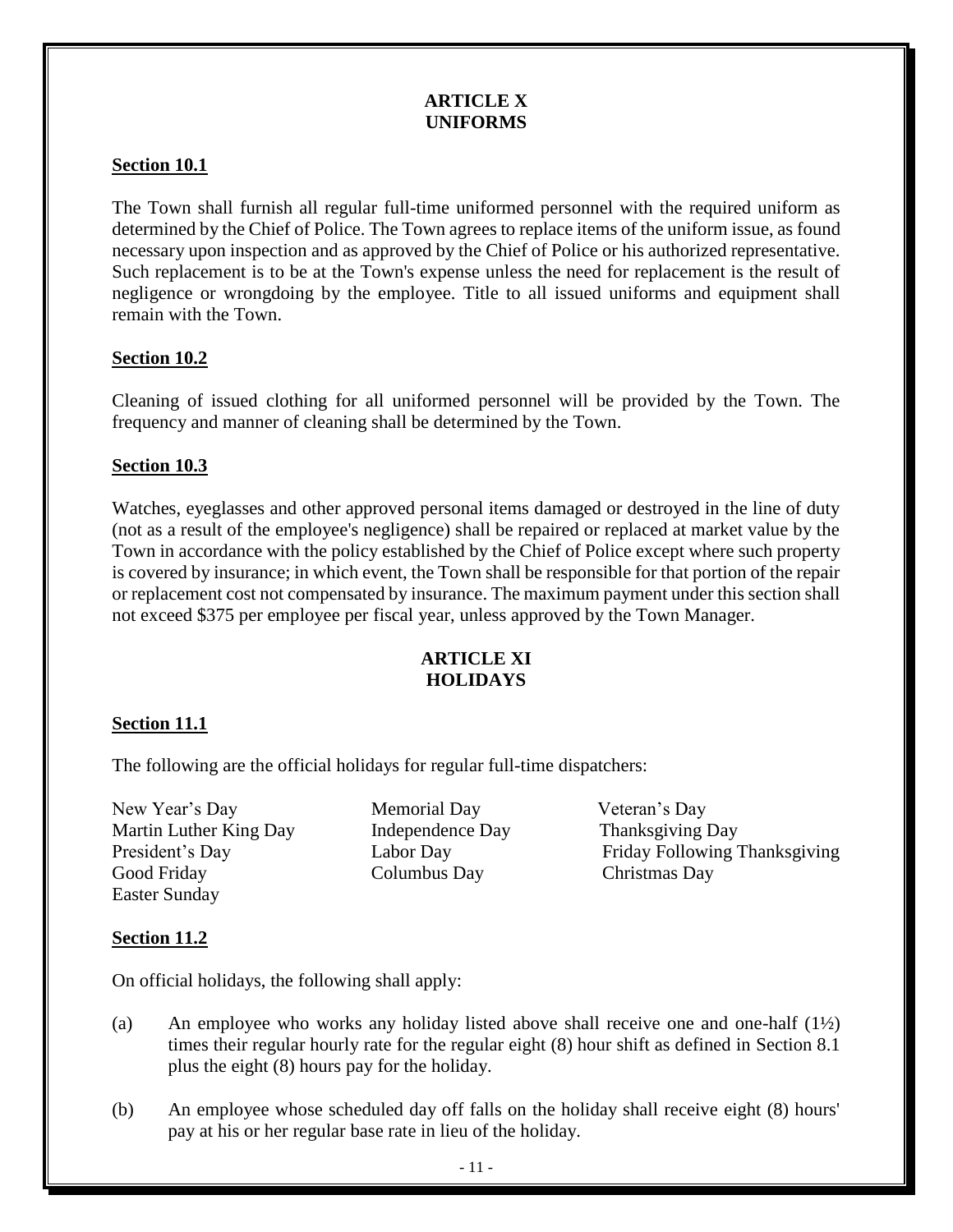- (c) Employees working on a seven-day rotating shift shall observe the actual day of the holiday; all other personnel shall take off the day to be observed as the official holiday designated by the Town Manager.
- (d) When a holiday occurs during an employee's regular vacation or paid sick leave, said holiday shall not be charged against the employee's earned vacation time or sick leave, but charged as a holiday. The Town may require medical certification for illness the day before or the day after a holiday in order to qualify for holiday pay.
- (e) Any member held over beyond his or her shift, or required to come in early on such holiday listed above, shall receive double times (x2) their regular hourly rate for all such time worked before and/or after such holiday shift.
- (f) An employee who works on Christmas Eve (December 24) or New Year's Eve (December 31) shall receive a total of four (4) hours of compensatory time. However, an employee working B-Squad on Christmas Eve shall receive holiday pay.

# **ARTICLE XII VACATION**

# **Section 12.1**

Regular full-time employees who have completed six (6) months of continuous employment shall be eligible for vacation leave paid at the regular base rate on the basis of time earned or accrued, in accordance with the following schedule:

> Length of Continuous Service Rate of Earned Vacation 6 Months 6 $^{2/3}$  hrs. per month (40 hrs. for 6 months) 1 Year to, but not including 5 Years 6<sup>2</sup>/<sub>3</sub> hrs. per month (80 hrs. per year) 5 Years to, but not including 10 Years 10 hrs. per month (120 hrs. per year) 10 Years to, but not including 20 Years 13⅓ hrs. per month (160 hrs. per year) 20 Years and over 16⅔ hrs. per month (200 hrs. per Year)

## **Section 12.2**

(a) The following shall apply to vacation leave: A regular employee may carry over a maximum of one-half his or her vacation days from one year to the next and to accumulate vacation leave up to the following maximum units:

| Up to but not including 5 Years of Service | 15 vacation days (120 hrs)   |
|--------------------------------------------|------------------------------|
| 5 Years, but not including 10 Years        | 22.5 vacation days (180 hrs) |
| Over 10 Years of Service                   | 35 vacation days (280 hrs)   |

(b) Vacation leave shall be determined by length of continuous service.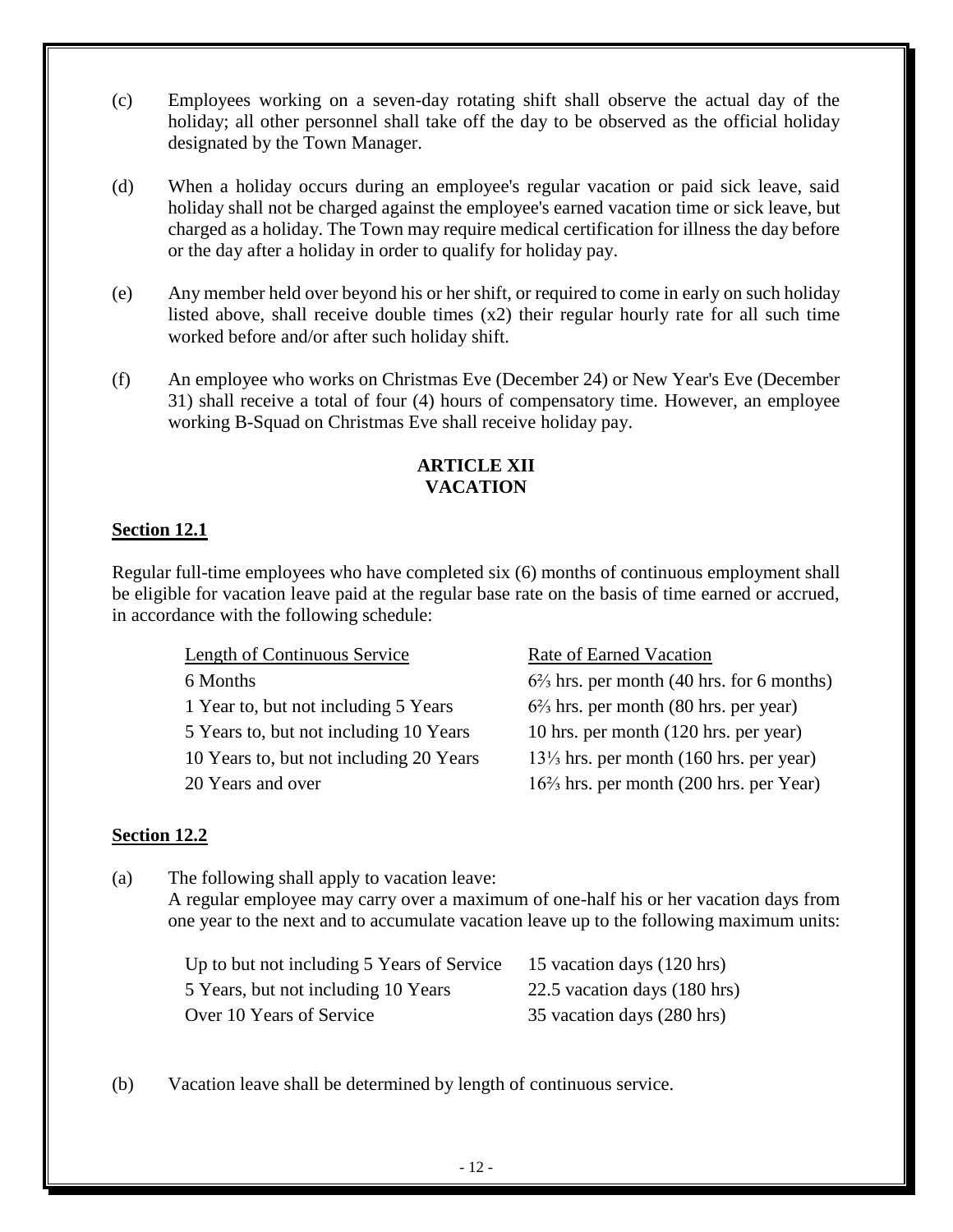- (c) Choice of vacation dates by employees shall be granted whenever practicable without jeopardizing the work requirement of the Police Department, as determined by the Chief of Police. Seniority shall prevail when requested vacation days conflict, when seniority is equal such conflict shall be settled in accordance with the policy established by the Chief of Police.
- (d) Provided that the employee has successfully completed their probationary period, an employee who terminates employment shall be entitled to be paid for any unused accrued or earned vacation time. On the death of an employee entitled to an unused accrued or earned vacation allowance, the allowance shall be paid to his estate.
- (e) An employee who becomes ill while on vacation leave may not charge such illness to sick leave unless the illness exceeds three (3) days and the employee files a physician's certificate describing the nature and duration of the illness, with the Chief of Police.

## **Section 12.4**

Employees will be credited in advance for vacation time they are entitled to annually on of July 1<sup>st</sup>. Adjustments for length of continuous service will be made during the year, on the employee's anniversary date. Employees who terminate employment with the Town, or stop earning vacation time, regardless of the reason, will be liable for any advance vacation time used in excess of vacation time normally accrued. The Town may charge this liability against any severance pay or sick time reimbursements outstanding, and bill the employee if these means do not cover the loss.

## **Section 12.5**

In accordance with Town Policy, each employee must take a forty (40) hour block of time off each fiscal year. Any additional time off may be taken in no less than individual three (3) hour blocks.

### **ARTICLE XIII PERSONAL LEAVE**

### **Section 13.1**

A regular full-time employee who has successfully completed his entry level probationary period shall be entitled to four (4) working days for personal leave each fiscal year. The employee may use these personal leave days for important personal business which cannot be accomplished outside the employee's scheduled working hours. Personal leave days are not accumulative and cannot be applied to the next fiscal year.

### **Section 13.2**

To have their absence credited as personal leave, employees must provide the department with reasonable notice of their intended absence at least forty-eight (48) hours in advance, unless otherwise authorized by the Chief of Police or designee.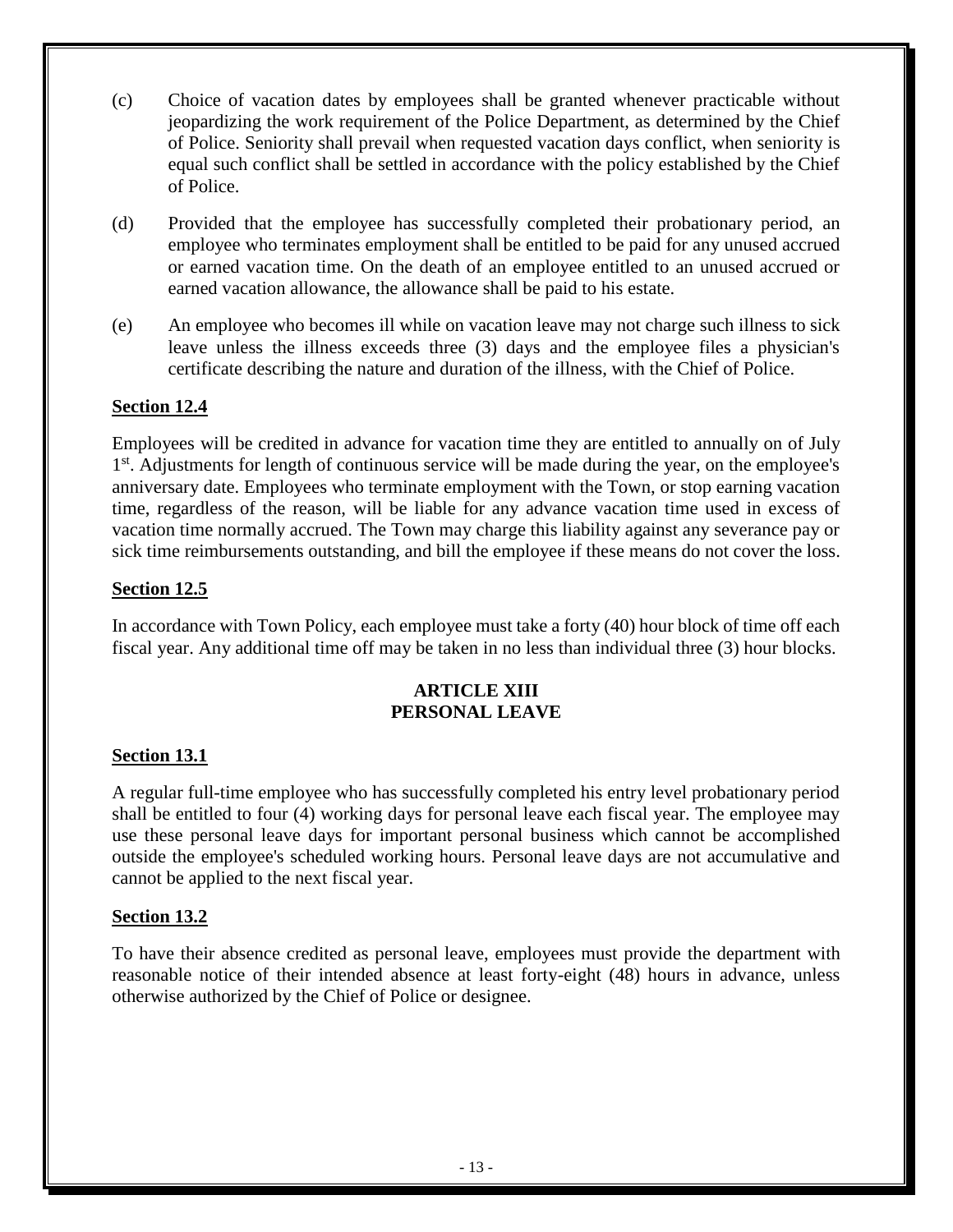### **ARTICLE XIV FAMILY FUNERAL LEAVE**

### **Section 14.1**

(a) A regular full-time employee shall be granted funeral leave with pay up to three (3) working days between the date of death and the date of the funeral, inclusive, in the event of the death of an employee's:

> Spouse Mother Mother-in-law Sister Step-parent Father Father-in-law Child Brother Step-Child Relative domiciled in the employee's household

Up to four (4) working days of funeral leave with pay shall be granted when the funeral is held over 250 miles from the employee's home.

(b) Each fiscal year a regular employee shall be granted funeral leave with pay up to a total of two (2) working days between the date of death and the date of the funeral, inclusive for the purpose of attending the funeral in the event of the death of an employee's:

| Grandchild | Grandparent     | Nephew         |               |
|------------|-----------------|----------------|---------------|
| Niece      | Aunt            | Uncle          |               |
| Son-in-Law | Daughter-in-Law | Brother-in-Law | Sister-in-Law |

Up to three (3) working days of funeral leave with pay shall be granted when the funeral is held over 250 miles from the employee's home.

### **Section 14.2**

Funeral leave shall only apply to an employee who is actually in attendance at the funeral, or engaged in activities in connection therewith.

### **Section 14.3**

Where the employee is authorized to take funeral leave and said leave occurs when the employee is already on authorized leave, due to regularly scheduled days off, vacation, sick leave or other reasons, the amount of funeral leave granted will not be charged against such leave.

## **ARTICLE XV UNION BUSINESS LEAVE**

### **Section 15.1**

The two (2) members of the Union Negotiating Committee shall be entitled to attend all meetings between the Town and Union for the purpose of negotiating the terms of the collective bargaining agreement. When such meetings take place at a time when such members are scheduled to be on duty, the one (1) member shall be granted leave from duty with pay for attendance at such meetings.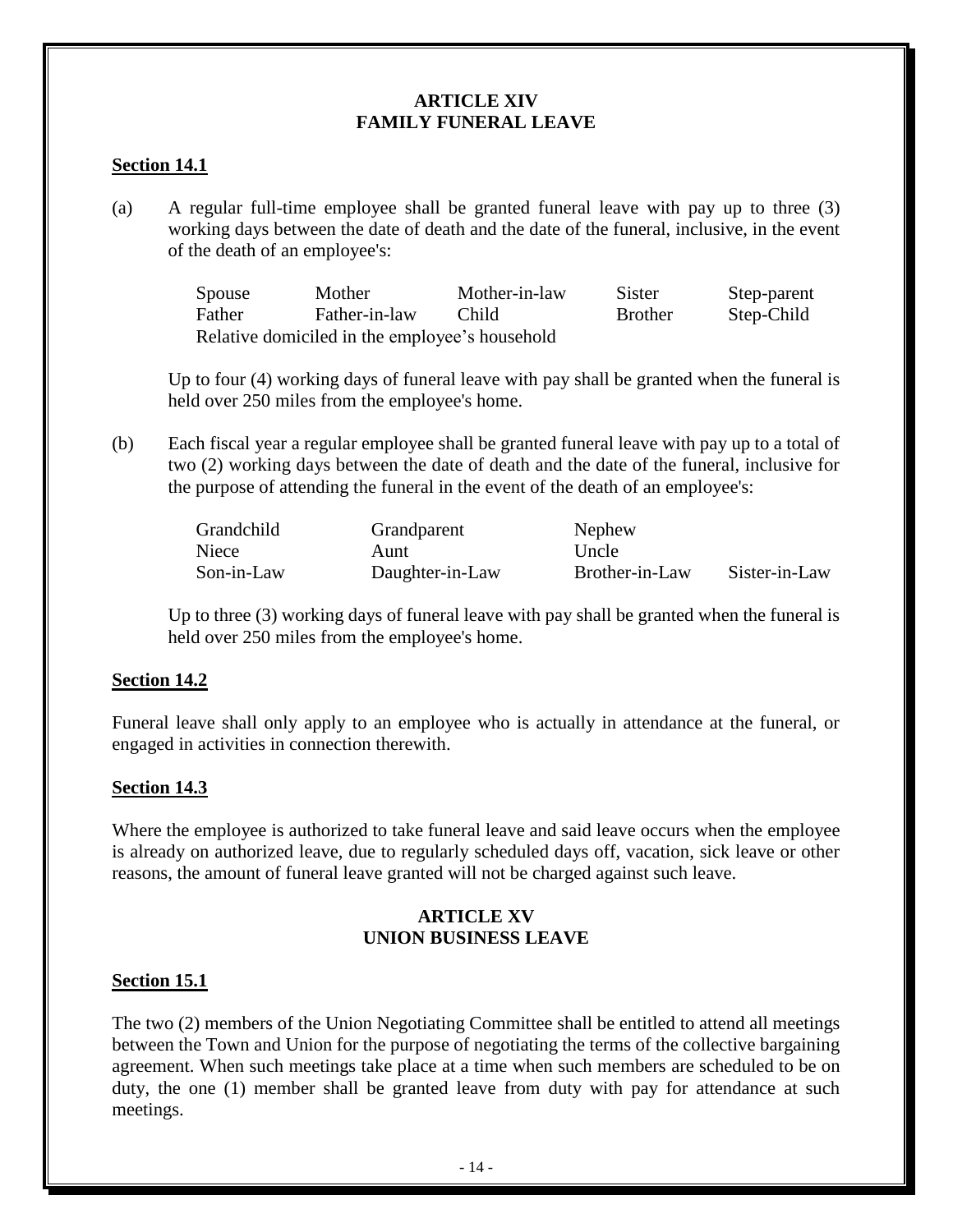### **Section 15.2**

One (1) officer of the Union, at the request of aggrieved employee or employees, shall have the right to attend all meetings between the Town and Union at all levels of the grievance process, for the processing of grievances and/or other labor relations matters. When such meetings take place at a time during which either the Committee member or the aggrieved employee (s) are scheduled to be on duty, they shall be granted leave from duty with pay for such meetings except when, in the sole judgment of the Chief of Police, such leave from duty will create a shortage of dispatchers on duty, in which case such leave shall not be granted and other mutually agreeable arrangements shall be made.

## **Section 15.3**

Such officers and members of the Union as may be designated by the Union, not to exceed one (1) employee at a time, shall be granted leave from duty with full pay for attending training sessions and the Union's convention or conferences, provided that the maximum leave shall not exceed a total of six (6) work days in any calendar year and shall not be taken for more than two (2) consecutive days. Requests for such leave shall be made in writing to the Chief of Police as soon as possible but no less than two (2) weeks prior to the date for which said leave is requested. Such request shall also state the nature of the activity to be undertaken and shall be subject to approval by the Chief of Police or his designee.

## **ARTICLE XVI MILITARY LEAVE**

### **Section 16.1**

Military leave shall be granted, not to exceed two (2) weeks, to regular full-time employees when required to serve on active Reserve or National Guard duty. During this period, the employee shall be paid the difference, if any, between his regular base rate of pay and his military pay. Normal full payroll deductions and Town contributions for insurance purposes shall be made by the Town to cover such periods. Copies of orders to active duty shall be supplied to the Chief of Police.

Any employee called up for duty during time of state or national emergency shall be paid the difference if any, between his regular base rate of pay and his military pay.

#### **ARTICLE XVII SICK LEAVE**

### **Section 17.1**

Authorized sick leave shall be considered to be absence from duty, with pay, for the following reasons:

- (a) Personal illness, physical incapacity or non-compensable bodily injury, except where directly traceable to employment by an employer other than the Town of Avon.
- (b) When the employee is required to undergo medical, optical or dental treatment in excess of two (2) hours duration only when this cannot be accomplished on off-duty hours, and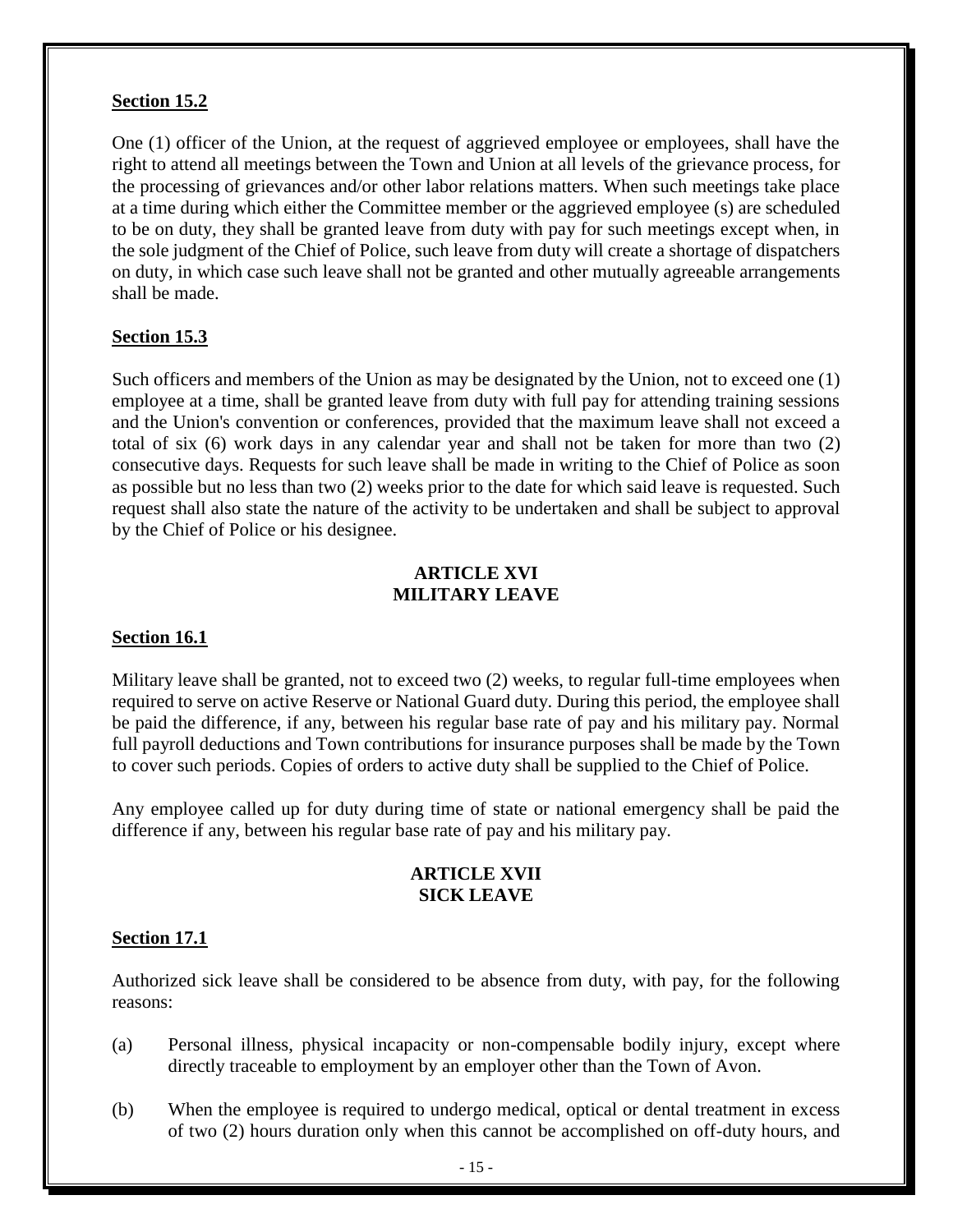provided the Chief of Police is notified at least one day in advance of the day on which the absence occurs.

(c) When the serious illness of a member of the employee's immediate family requires his personal attendance (such absence may be supported by a doctor's certificate) up to a maximum of forty (40) hours.

# **Section 17.2**

The Town may require proof of illness for any authorized sick leave. In the judgment of the Chief of Police, proof of sick leave may include a doctor's certificate or other proof of illness or injury from the employee's physician indicating the nature and duration of the illness. Proof of illness or injury will not normally be required for sick leave of less than three (3) consecutive working days, unless determined otherwise by the Chief of Police. Proof of illness or injury will be required for sick leave of three (3) or more consecutive working days or a total of five (5) or more working days per fiscal year, unless the illness or injury is of such a nature that the Town waives the requirement to furnish a doctor's certificate. The Town may investigate any absence for which sick leave is requested.

## **Section 17.3**

In order to have an absence counted as sick leave, the employee, on the first day of absence due to illness or injury, shall notify an appropriate person within the department, as determined by the Chief of Police, of his illness or injury within two (2) hours of the start of his normal time for reporting to work, except where sufficiently limiting circumstances exist.

## **Section 17.4**

The Town reserves the right to require an employee to submit to a physical examination by a doctor of the Town's choice, the cost of the physical examination to be at the Town's expense.

## **Section 17.5**

Sick leave shall be earned by each regular full-time employee at the rate of ten (10) hours for each calendar month of continuous service, the total of which shall not exceed one hundred twenty (120) hours in any twelve (12) months. Sick leave earned in any month of service shall be available during any subsequent month.

### **Section 17.6**

The following shall apply to Sick Leave accumulation:

- (a) All unused sick leave of any regular full-time employee during continuous employment may be accumulated up to a maximum of twelve hundred (1200) hours.
- (b) The amount of each employee's accumulated sick leave on the day prior to the effective date of this contract shall be credited toward his or her accumulated sick leave under this contract.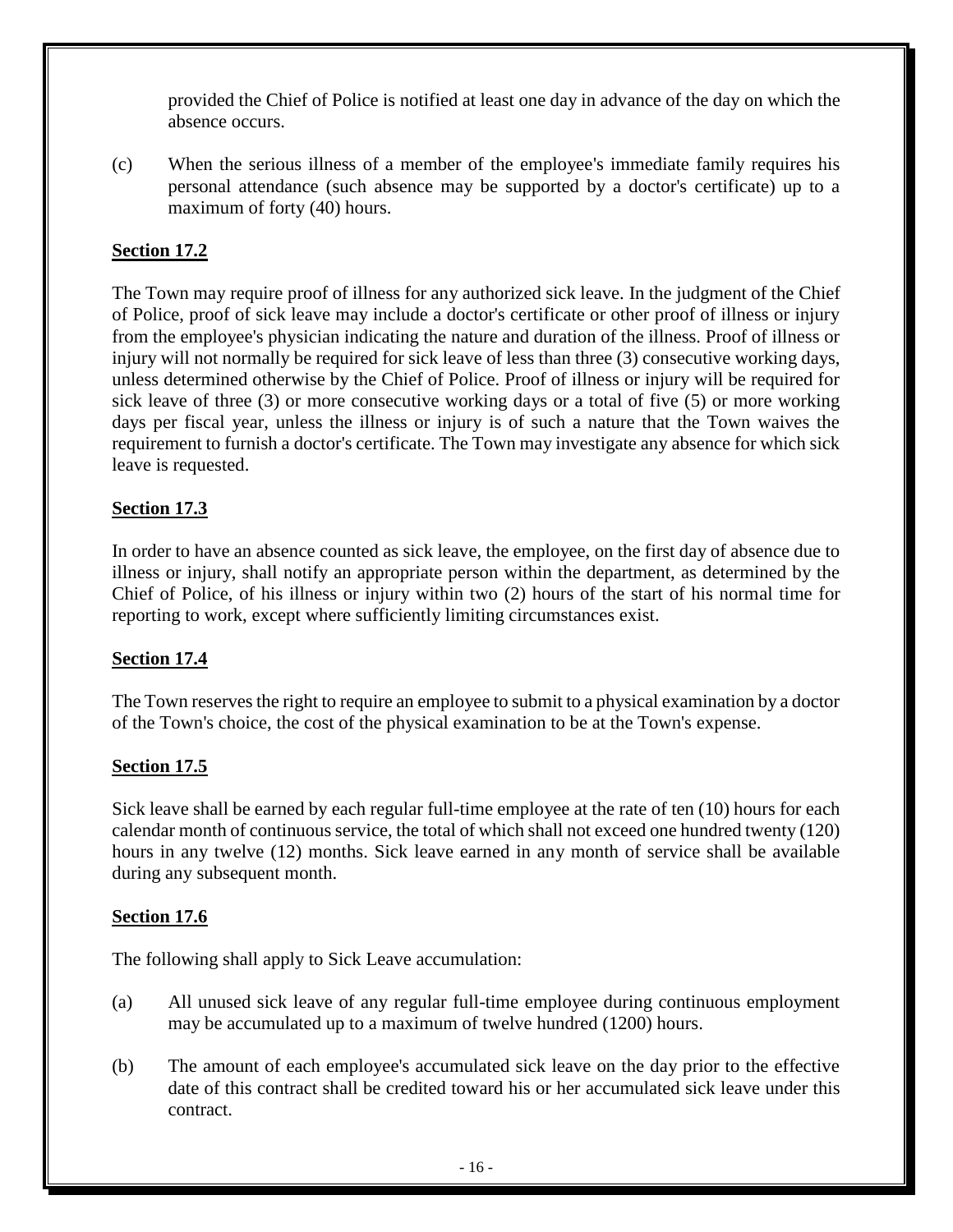- (c) No credit toward accumulated sick leave shall be granted for time worked in excess of his or her normal work week.
- (d) Sick leave shall continue to accumulate during authorized leaves of absence with pay. Sick leave shall not continue to accumulate during leaves of absence without pay.

## **Section 17.7**

The following shall apply to Sick Leave Redemption:

- (a) An employee, upon resignation without prejudice, shall receive on the basis of his /her base rate of pay, compensation for twenty-five percent (25%) of his /her unused, accumulated sick leave as severance pay.
- (b) An employee who is discharged, or resigns with prejudice, shall receive no compensation for any of his or her unused accumulated sick leave.
- (c) Upon retirement or death of a regular full-time employee, sixty percent (60%) of his /her unused accumulated sick leave shall be remitted on the basis of his /her current base rate of pay to the employee or his estate.

## **Section 17.8 Perfect Attendance Bonuses**

The following shall apply to perfect attendance bonuses:

(a) A regular full-time employee who maintains a perfect attendance record for sixty (60) days shall be granted four (4) hours' pay at his regular base rate of pay, or four (4) hours off with pay, at his option. Earned time accumulated may be taken anytime in the next twelve (12) months after it is earned. No more than twenty-four (24) such hours may be earned in any twelve month period. Absence for personal leave, vacation leave -and funeral leave will not mar otherwise perfect attendance; absence for sick leave, suspension or tardiness will mar perfect attendance.

### **ARTICLE XVIII INJURY LEAVE WORKERS' COMPENSATION**

## **Section 18.1**

Injury leave is paid leave given to an employee due to absence from duty caused by an accident or injury which occurred while the employee was engaged in the performance of his duties. Employees are covered by Workers' Compensation Insurance and are paid stated amounts, due to injuries received on duty. The Town, in the case of injury leave, shall supplement the payments of the insurance company so the employee will receive his full base rate of pay during his absence, for a period not to exceed six (6) months.

## **Section 18.2**

All payments on injury leave shall be made subject to the same rules and regulations as Workers' Compensation Insurance. Lost time under injury leave shall not be charged to vacation or sick leave accruals.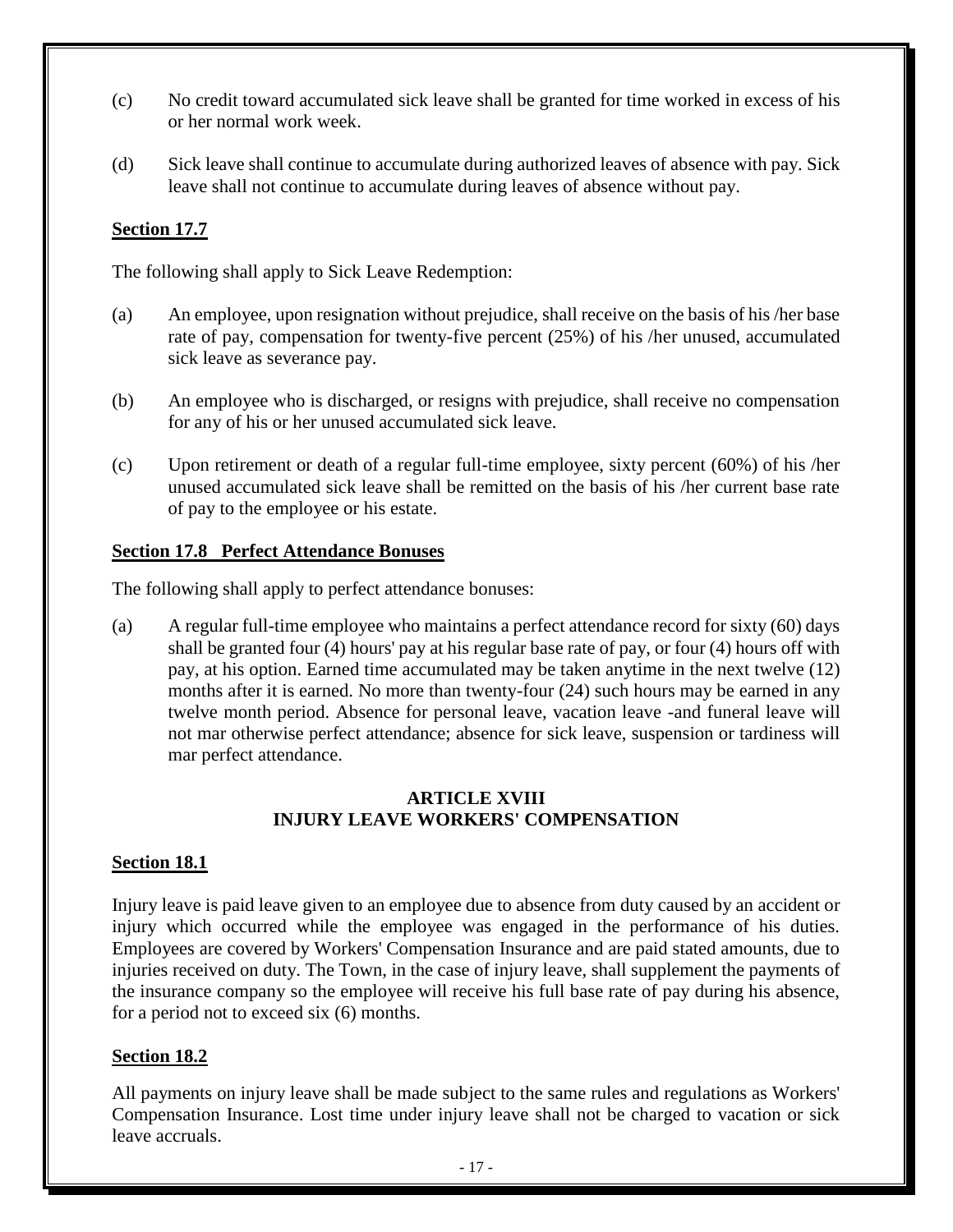## **Section 18.3**

For any employee who has suffered a work-related injury and whose physical condition prevents him from performing his normal work assignment, the Town agrees to comply with the Americans with Disabilities Act. Nothing contained herein shall be construed to require the Town to create a position for such employee.

### **ARTICLE XIX RETIREMENT**

## **Section 19.1**

## **Defined Contribution Plan**

Effective 7/1/97, all new employees shall join a Deferred Contribution Plan offered by the Town whereby the Town will make a 7.5% contribution per year and the employee will make a 7.5% contribution per year.

Effective 7/1/17 both the Town and employee will contribute 7.75% per year. Effective 7/1/18 both the Town and employee will contribute 8.0% per year

Effective 7/1/17 employees hired on or after 7/1/17 must complete five (5) years of continuous service to be vested in this Plan

The Town will continue to advise CILU prior to the implementation of any changes in the Town's 401 and 457 plans when those changes merely track changes required by federal law to be made in plans that are subject to ERISA. Both parties maintain their rights to negotiate impact.

Employee contributions to the Retirement Plan will be made in accordance with Section 414 (h) of the Internal Revenue Code.

### **Section 19.2**

As a condition of employment, all new members of the bargaining unit must join the Retirement Plan.

### **Section 19.3**

In the event that an eligible employee, after retiring, obtains employment from a different employer which provides substantially equal medical benefits, the Town will stop providing this benefit.

## **Section 19.4**

The Town will allow payroll deduction for participation in, at the employee's expense, any Deferred Compensation Program offered to bargaining unit members.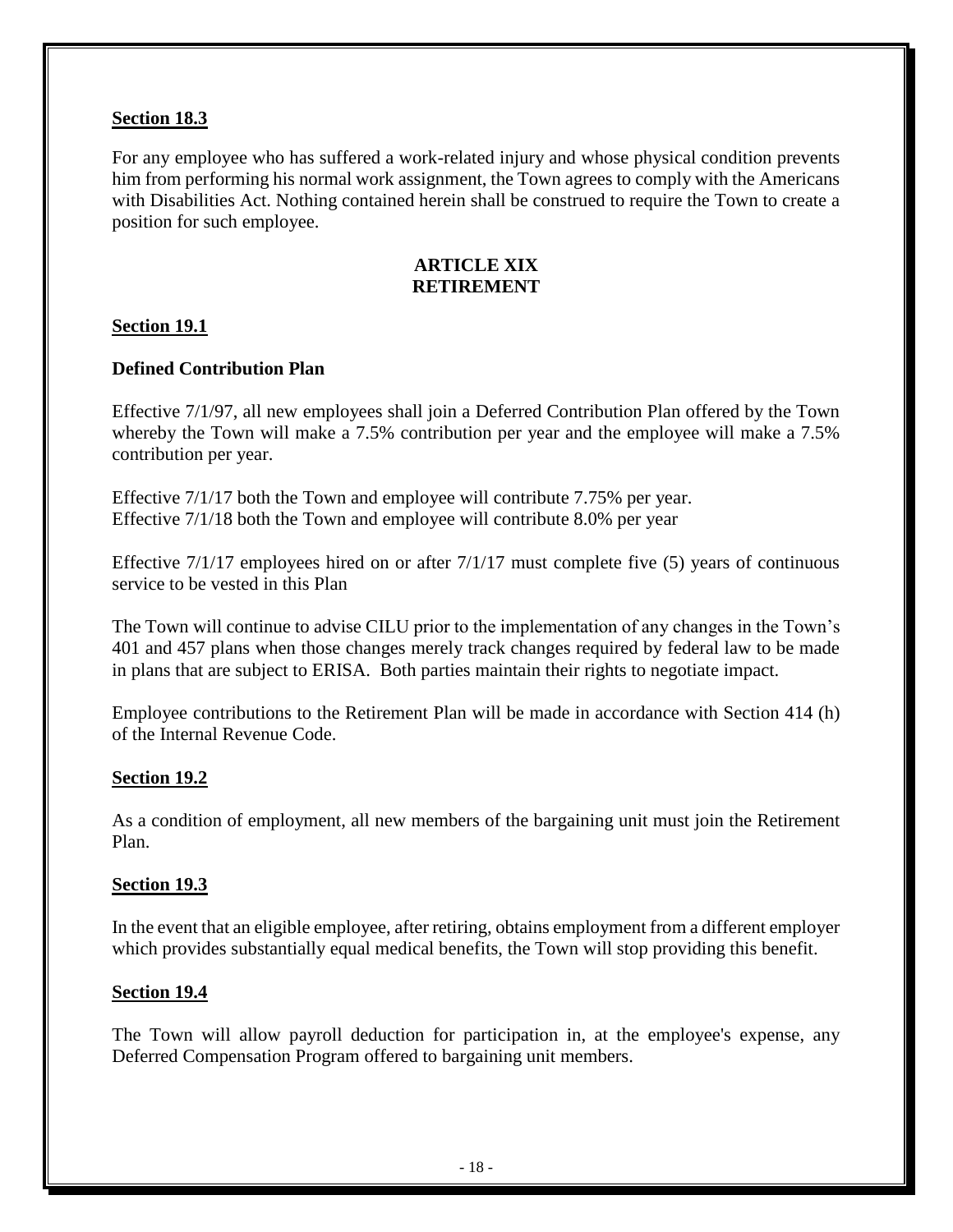### **ARTICLE XX SENIORITY/LAYOFF**

## **Section 20.1**

The seniority rights of all members of the bargaining unit shall be based upon length of continuous service and shall be determined from the date such member or members were officially appointed to the Department.

## **Section 20.2**

No employee shall attain seniority rights under this Agreement until he has been continuously employed by the Town as a regular full-time dispatcher of the Department for a period of six months. During such period, the employee shall be on probation and may be discharged or disciplined for any reason whatsoever without right of appeal. Such employee shall be entitled to an exit hearing. In such event, neither the Union nor the employee shall have recourse to the grievance and arbitration provisions of this Agreement. Upon successful completion of the employee's probationary period, his or her seniority shall date back to the date of his or her original employment as a member of the Department.

## **Section 20.3**

Whenever more than one person is appointed to the Department on the same day, the seniority of each individual as it relates to others appointed the same day shall be determined by test scores.

## **Section 20.4**

Seniority shall not be broken by vacations, sick time, suspension or any authorized leave of absence or any call to military service for the duration.

## **Section 20.5**

Employees who may resign voluntarily or who may be discharged for just cause shall lose all seniority.

## **Section 20.6**

- (a) In the event of a reduction in the work force or hours, reduction in hours or layoffs shall be inverse order of hiring. Notice by the Town to the Union and employee shall be no less than four (4) calendar weeks, but in an emergency not less than two (2) calendar weeks.
- (b) For a period of eighteen (18) months, the affected employee shall have the right to be recalled to the job title from which he or she was laid off, if a position should become vacant or be reinstated to a position in a lower job if qualified.
- (c) No person shall be newly employed until all persons on the recall list have been notified by certified mail, and such persons either are offered re-employment, or declined such reemployment offer. An employee who declines an offer of re-employment shall forfeit recall rights. If a person on recall fails to respond to a certified letter notifying the employee of a recall opportunity within five (5) days of receipt, the employee shall lose recall rights.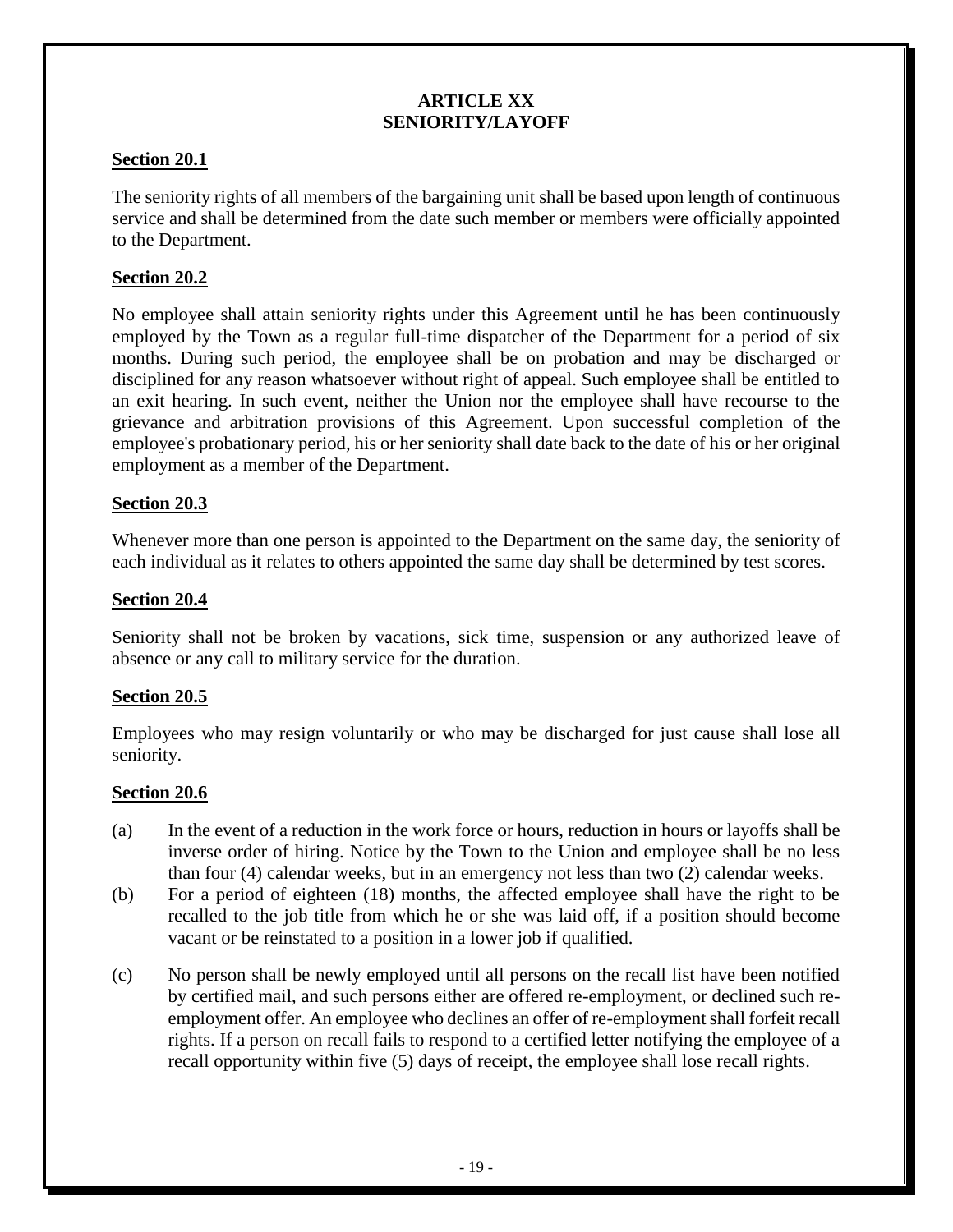### **ARTICLE XXI COURT DUTY**

## **Section 21.1**

When an employee is required to be present in court or at the Liquor Commission regardless of any other provision herein contained, any dispatcher who is summoned during any period which he or she is not regularly scheduled to duty, shall receive, from the State of Connecticut, the statutory amount of compensation provided in the Connecticut General Statutes.

Thereafter, he or she shall receive compensation from the Town computed by one and one-half  $(1\frac{1}{2})$  times his or her base hourly rate, when the total time in court, multiplied by one and one-half (1½) his or her base hourly rate exceeds the amount paid by the State of Connecticut for each day's required testimony. Then he or she shall receive compensation at one and one-half (1½) times his or her regular base hourly rate for the actual time spent beyond that compensated by the State, exclusive of mileage.

#### **ARTICLE XXII EMPLOYEE GROUP INSURANCE**

## **Section 22.1**

Regular employees in the bargaining unit are eligible to subscribe to the following group insurance plans for themselves and/or dependents upon appointment:

Co-Pay Premiums\* for Medical/Health and Dental are as follows:

| 1. | Employees hired before 1/1/05 |                                                                                                                                                                          | 15%                                                   | Medical/Health and Dental |
|----|-------------------------------|--------------------------------------------------------------------------------------------------------------------------------------------------------------------------|-------------------------------------------------------|---------------------------|
| 2. | Employees hired after 1/1/05  |                                                                                                                                                                          | 20%                                                   | Medical/Health and Dental |
|    | Office Visit Co-Pay:          | effective July 1, 2013<br>effective July 1, 2014<br>effective July 1, 2015                                                                                               | \$10.00<br>\$15.00<br>\$15.00                         |                           |
|    | Prescription Co-Pay:          | effective July 1, 2013<br>effective July 1, 2014<br>effective July 1, 2015                                                                                               | $$5.00/\$10.00$<br>\$10.00/\$15.00<br>\$10.00/\$15.00 |                           |
|    |                               | Prescription mail order: (90/100 day supply; 2 times prescription co-pay beginning 7-1-13)<br>effective July 1, 2013<br>effective July 1, 2014<br>effective July 1, 2015 | \$10.00/\$20.00<br>\$20.00/\$30.00<br>\$20.00/\$30.00 |                           |

Effective July 1, 2016, as an additional option in lieu of selecting the Town's PPO Plan currently administered by Cigna, the Town will offer a voluntary High Deductible Health Plan (HDHP) with a Health Savings Account (HSA) health plan option with a \$2,000 deductible for single coverage and a \$4,000 deductible for family coverage (which includes two person coverage). The Town will contribute 50% of the respective deductible on July 1, 2016, July 1, 2017 and July 1, 2018 for each employee enrolled in the HDHP/HSA.

Once the deductible is met, members are responsible to continue paying a prescription drug copay of \$10.00 (generic) and \$15.00 (brand) as well as two (2) times the prescription co-pay for mail order 90/100 day supply.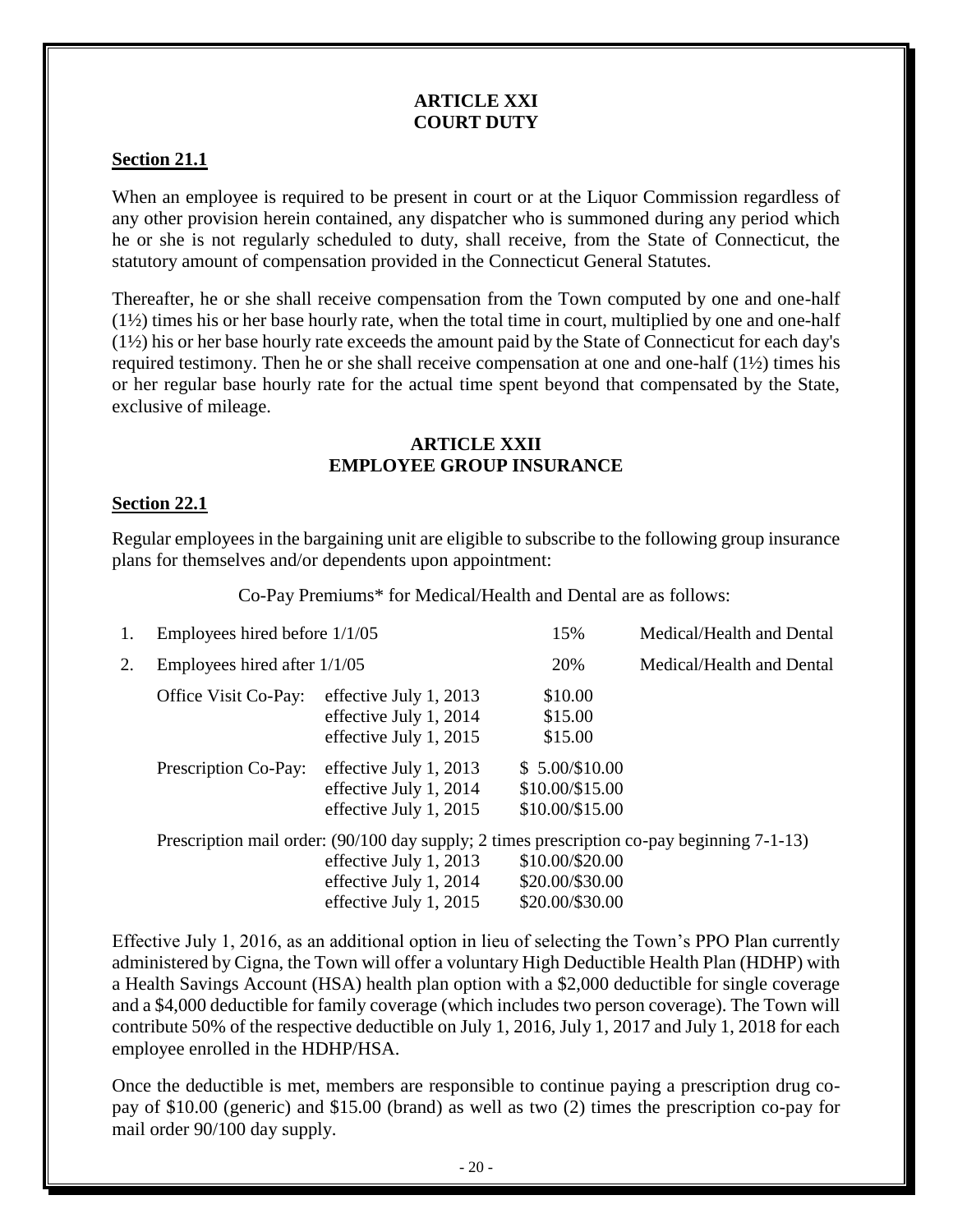Premium Co-Pay\* for the HDHP/HSA is as follows:

## Effective 7/1/16:

- Employees hired before  $1/1/05 12%$  of the allocation rate
- Employees hired after  $1/1/05 17%$  of the allocation rate

## Effective 7/1/17:

- Employees hired before  $1/1/05 13%$  of the allocation rate
- Employees hired after  $1/1/05 18%$  of the allocation rate

Employees may voluntarily elect to enroll in the HDHP/HAS Plan at the time of hire or annually during open enrollment.

The Town shall pay 100% of the premium for the following:

- 1. Group Term Life Insurance in the Amount of \$35,000 with Accidental Death and Dismemberment Rider.
- 2. Long-Term Disability (\$60,000 cap)
- \* Effective July 1, 2005, employee medical/dental contributions shall be tax exempt as provided in an IRS sanctioned 125 Plan.

## **Section 22.2**

The Town reserves the right to change the insurance carrier(s) as long as benefits are equivalent to, or better than, those currently in effect. Notice to the Union of such change with a copy of the new plan shall be provided at least sixty (60) days prior to such change.

## **Section 22.3**

The employee shall have the option to purchase additional life insurance at his or her expense, in \$5,000 increments, up to a maximum of \$100,000, not to exceed two times the employee's salary.

## **Section 22.4**

The Town shall provide an employee assistance program that shall be available to all employees.

### **Section 22.5**

Effective 7/1/97, the Town will provide post-retirement medical benefits to the retiree hired prior to 7/1/10 and family under the following formula:

| <b>PLAN</b>           | $AGE*$         | % PAID BY THE TOWN       |  |  |
|-----------------------|----------------|--------------------------|--|--|
| Medicare Carve-Out ** | 65             | 100% emp./100% of spouse |  |  |
| The Plan $**$         | 62 or 25 years | $80\%$ emp./55% family   |  |  |
| The Plan $**$         | 55.            | 50% emp./50% family      |  |  |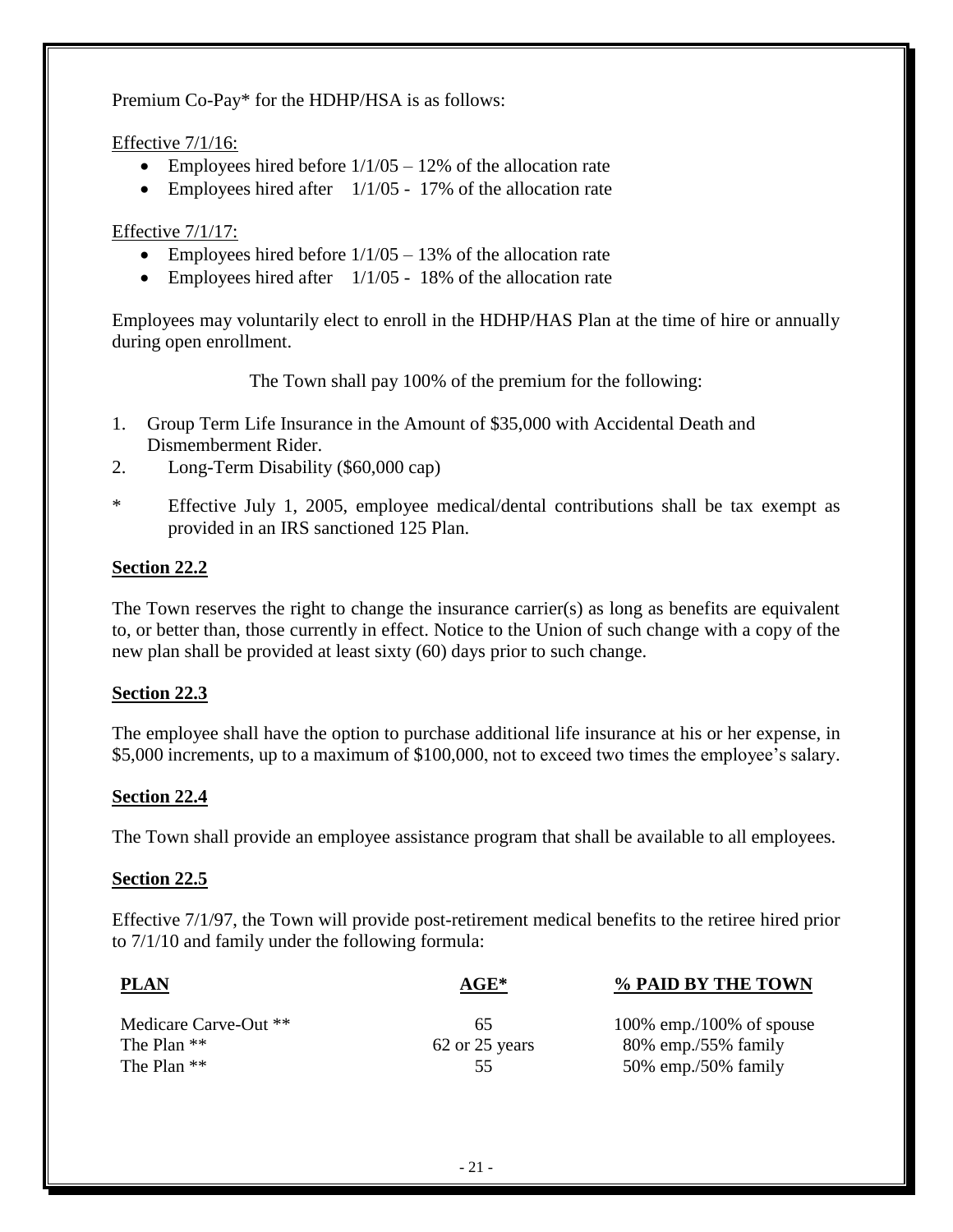Effective 7/1/10, the Town will provide post-retirement medical benefits to the retiree hired after 7/01/10 and before 7/1/13 and family under the following formula:

| <b>PLAN</b>           | $AGE*$         | % PAID BY THE TOWN        |
|-----------------------|----------------|---------------------------|
| Medicare Carve-Out ** | 65             | $50\%$ emp./50% of spouse |
| The Plan $**$         | 62 or 25 years | 50% emp./50% family       |
| The Plan $**$         | 55             | 50% emp./50% family       |

Effective 7/1/13, the Town shall not provide post-retirement medical benefits to the retiree or their family for employees hired after 7/1/13.

\* In accordance with the provisions of the Town's Pension Plan for normal and early retirements. \*\* The Plan, currently administered by Cigna.

This coverage shall be provided from the day of retirement until the date upon which said eligible retiree shall become eligible for the Medicare supplement except that coverage will not be extended to eligible retirees who are eligible to receive health insurance benefits from or through another employer as long as the benefits are substantially equivalent or better than those currently in effect.

To be eligible for benefits hereunder, each eligible retiree shall declare annually and in writing that he or she does not have such comparable coverage available and provide the Town with suitable information including but not limited to copies of relevant coverages available to the retiree/survivor. If no such information and written declaration are received, the Town shall be permitted to drop the coverage on said retiree/survivor after due notice of such elimination of coverage is sent to the eligible retiree/survivor's last known address by certified mail, return receipt requested. The Town reserves the right to have an eligible retiree/survivor's alternate health plan evaluated by an independent source agreeable to both the retiree/survivor and the Town so the Town can determine the comparability of coverage. A eligible retiree cannot return to the Plan more than 3 times up to age 65 when the Medicare Supplement Benefits take effect for employee and spouse.

Termination of retiree health insurance benefits falls under the same provisions as offered to Police and Non-Organized Employees (i.e., eligible retirees can leave and come back to the Plan 3 times up to age 65). Survivors of retirees can continue their coverage at 55% or 50% under the same conditions. However, if, at the time of retirement, an eligible employee's spouse can get coverage from their own employer, they must join their own plan and can only rejoin the Town's plan (3 times up to age 65) if they lose their coverage or leave their job.

The Medicare Carve-out Plan for eligible retirees age 65 or older does include the Prescription Rider and the Vision care Rider.

Effective 7/1/97, spouses of employees hired before 7/1/13 will also be covered under the Medicare Supplement Plan offered to retired employees who have reached age 65.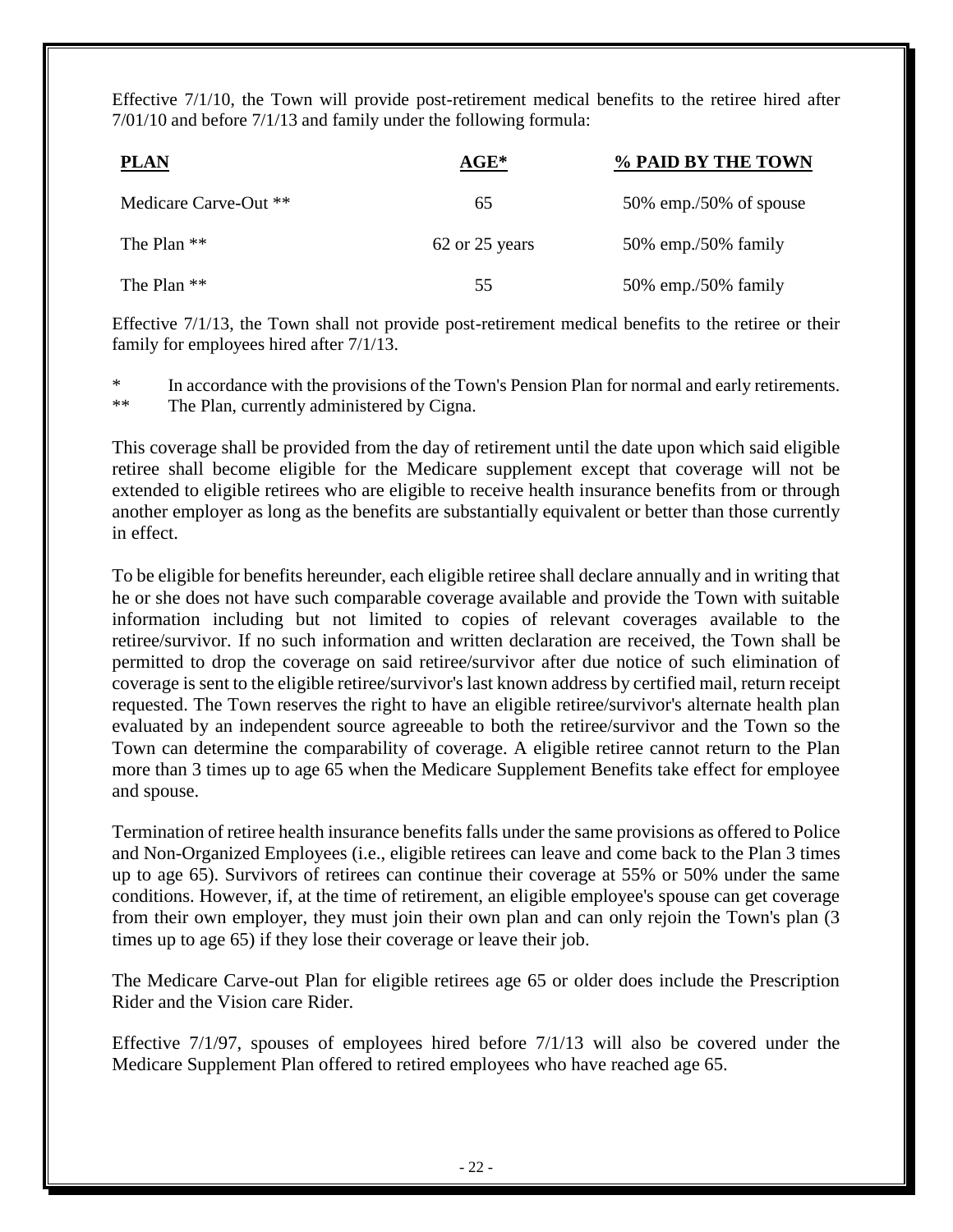### **ARTICLE XXIII INDEMNIFICATION**

## **Section 23.1**

The Town shall indemnify, by insurance or otherwise, each employee who is named a defendant in a lawsuit as a result of his or her employment with the Town if, at the time of the occurrence that is the basis of the claim(s) in the lawsuit, the employee was: (1) acting in the performance of his or her duties and within the scope of their employment and (2) the resulting damage was not the result of a willful or wanton act of the employee in the discharge of his or her duty.

## **ARTICLE XXIV GENERAL PROVISIONS**

## **Section 24.1**

In the event of inconsistencies between terms of the Agreement and the Police Manual, the Agreement shall prevail; otherwise, the Manual shall prevail. In the event of inconsistencies between terms of the Agreement and the provisions of the Town Personnel Rules, the Agreement shall prevail; otherwise, the Personnel Rules shall prevail.

## **Section 24.2**

When the context so requires, the masculine gender shall include the feminine, the feminine shall include the masculine, and the singular shall include the plural, and the plural the singular.

### **Section 24.3**

In the event that a grievance filed by an employee is ultimately sustained by a decision of the State Labor Board, the Town shall reimburse the Union for the \$25.00 filing fee. In the event a grievance filed by an employee is not sustained and the Town sustains its position, then the Union will reimburse the Town for the \$25.00 filing fee.

### **Section 24.4**

The Town shall make reasonable efforts to offer at least sixteen (16) hours of training each fiscal year to each civilian dispatcher employee.

### **Section 24.5**

Any member of the bargaining unit may trade shifts with another member of the bargaining unit in accordance with Police Department Policy 5-2.

### **Section 24.6**

The Town will provide a bulletin board for the Union for the sole purpose of posting notices of Union business and activities. Posting of non-Union material is prohibited.

### **Section 24.7**

When an employee is required to use his or her own motor vehicle to perform Town business, or attend conferences at the direction of the Chief or his designee, he or she shall be reimbursed in accordance with Town policy.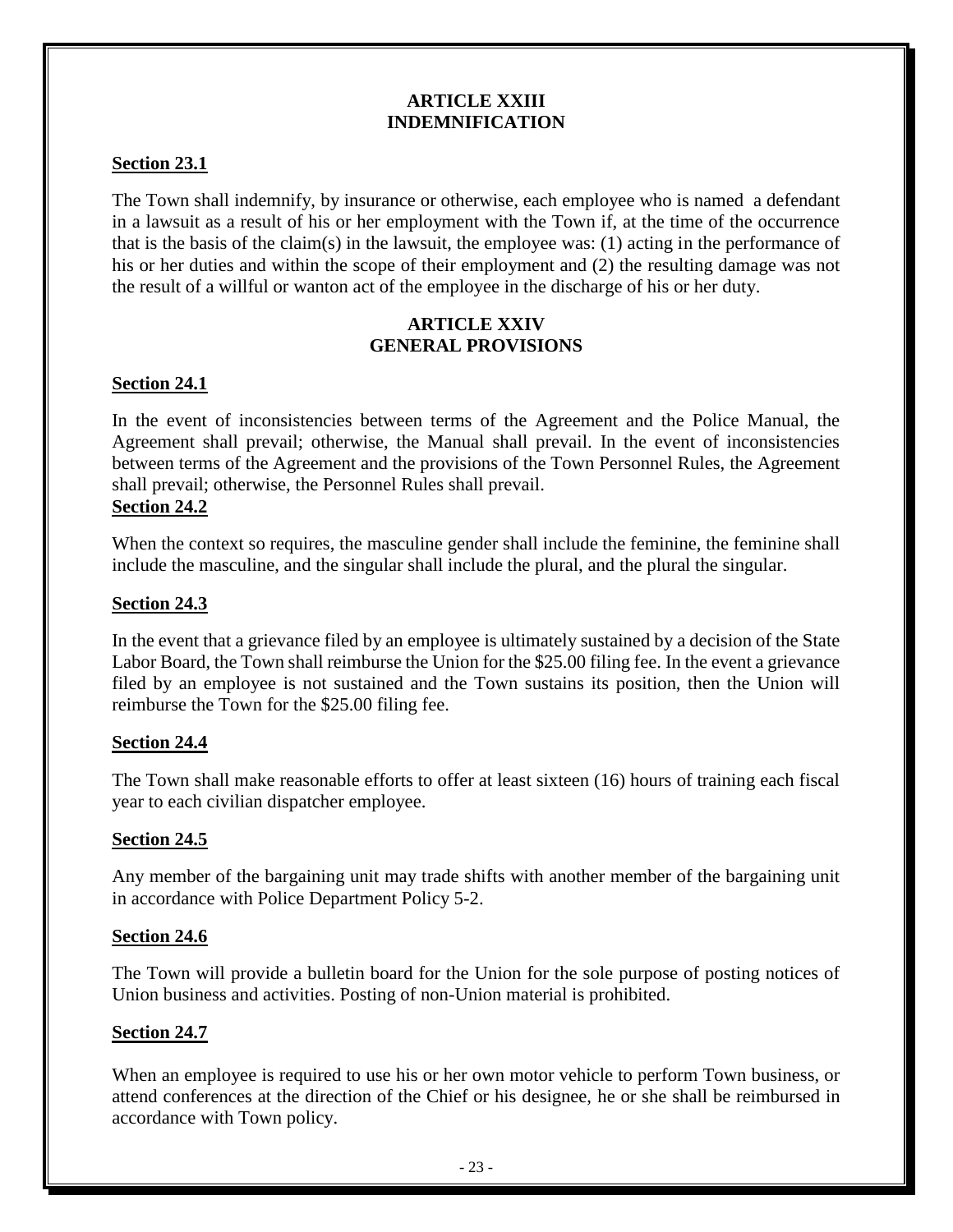## **Section 24.8**

The Union's business representative shall be permitted to visit specific job sites where bargaining unit members are employed provided such visits are at normal business hours and do not interfere with the operation of the department. It is agreed that the Union business representative will report to the Department Head before talking to bargaining unit members.

## **Section 24.9**

The Town agrees that it will not subcontract work for the purpose of laying off employees.

## **Section 24.10**

The Town shall provide a copy of this Agreement to each employee presently employed and to each new employee upon employment.

### **Section 24.11**

There shall be no alteration, variation, no amendment of the terms and conditions of this Agreement, unless made and agreed to in writing by both parties. Any agreement must be ratified by the Union membership and the Town Council.

## **Section 24.12**

Bargaining unit employees shall have preference to perform bargaining unit work. Extra duty/overtime duty shall occur pursuant to General Order 3-2.

### **Section 24.13**

Any employee who is required by the Town to attend any training or conferences shall be reimbursed for the reasonable expenses associated with said training or conference.

### **Section 24.14**

The parties recognize and agree to employee evaluation procedures as enumerated in General Order 4-20.

## **ARTICLE XXV INVALIDITY**

### **Section 25.1**

If any Article, or any Section of this Agreement is declared invalid for any reason, such declaration of invalidity shall not affect the other Articles and Sections, or portions thereof, which shall be valid.

## **ARTICLE XXVI OTHER LEAVES**

## **Section 26.1 Maternity Leave**

Leave shall be granted for the birth of a child or the placement of a child within the employee's immediate family for adoption or foster care in accordance with the Federal Family Medical Leave Act.

- 24 -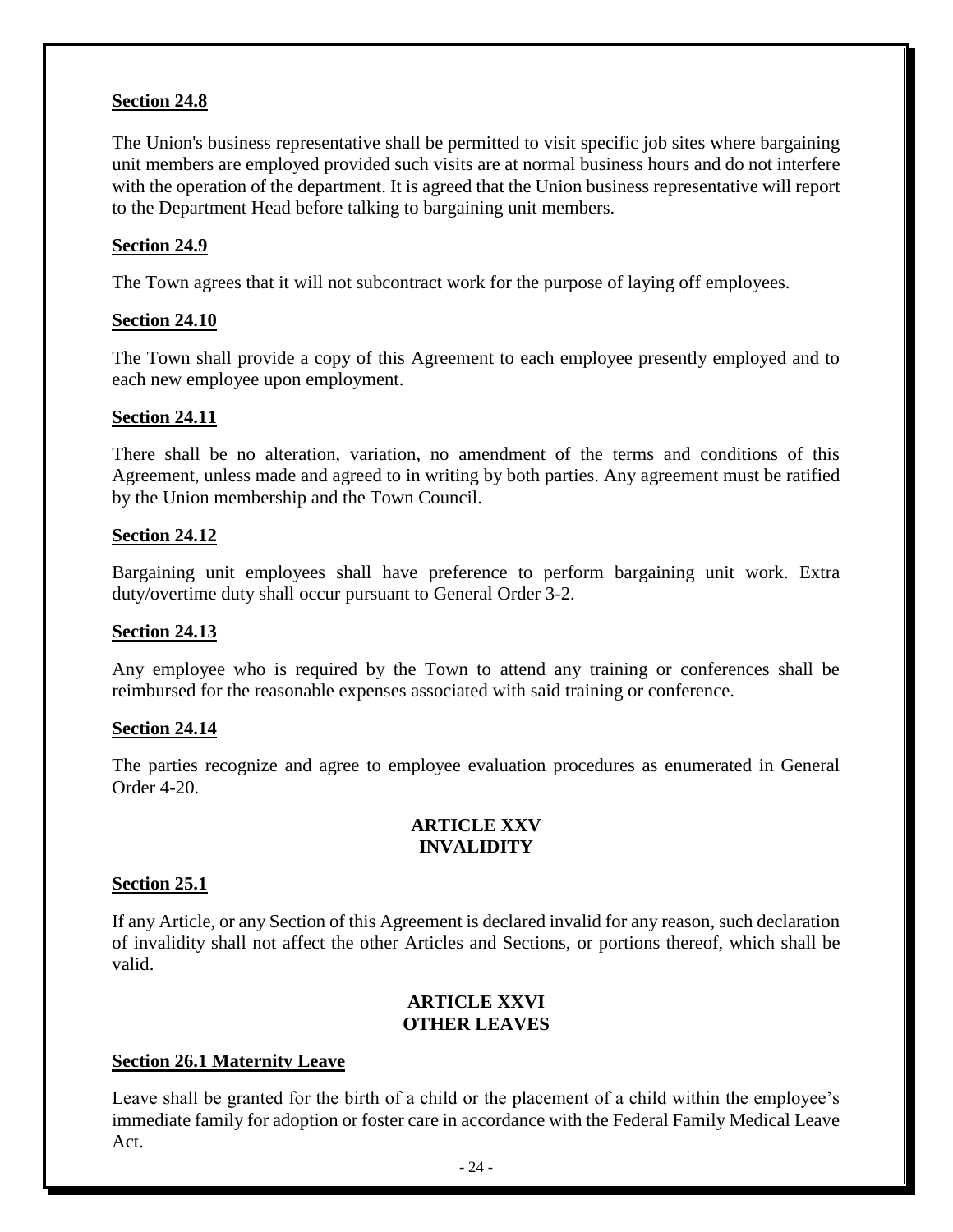### **Section 26.2 Family Leave**

Family leave shall be granted up to twelve (12) weeks pursuant to state and federal law. Any accumulated leave may be used by the employee during such absence.

#### **Section 26.3 Leave of Absence**

An employee requesting leave of absence without pay may be granted the same at the discretion of the department head and/or Town Manager upon reasonable cause being given. Such leave shall not exceed sixty (60) days. During such leave of absence, insurance benefits will remain in effect. **Section 26.4 Jury Leave** 

Any employee called to jury duty shall be paid the difference between the employee's regular rate of pay and the fee received from serving as a juror. No employee shall receive more compensation than normally should have been received in a regular work week. An employee called to jury duty shall furnish the Town with a notice to service in evidence of attendance. The Town may request exclusion for any employee who received notification of jury duty.

## **ARTICLE XXVII POLICE DEPARTMENT RULES AND REGULATIONS AND TOWN PERSONNEL RULES**

### **Section 27.1**

Any changes made to Personnel Rules, Departmental Rules and Regulations, or General Orders during the life of this Agreement must be in accordance with the provisions of the Municipal Employee Relations Act.

## **ARTICLE XXVIII DURATION**

### **Section 28.1**

This Agreement shall be effective as of July 1, 2016, and shall remain in full force and effect until June 30, 2019. The Agreement shall be automatically renewed from year to year thereafter unless either party shall notify the other, in writing, no later than 150 days prior to the expiration date, that it desires to modify this Agreement.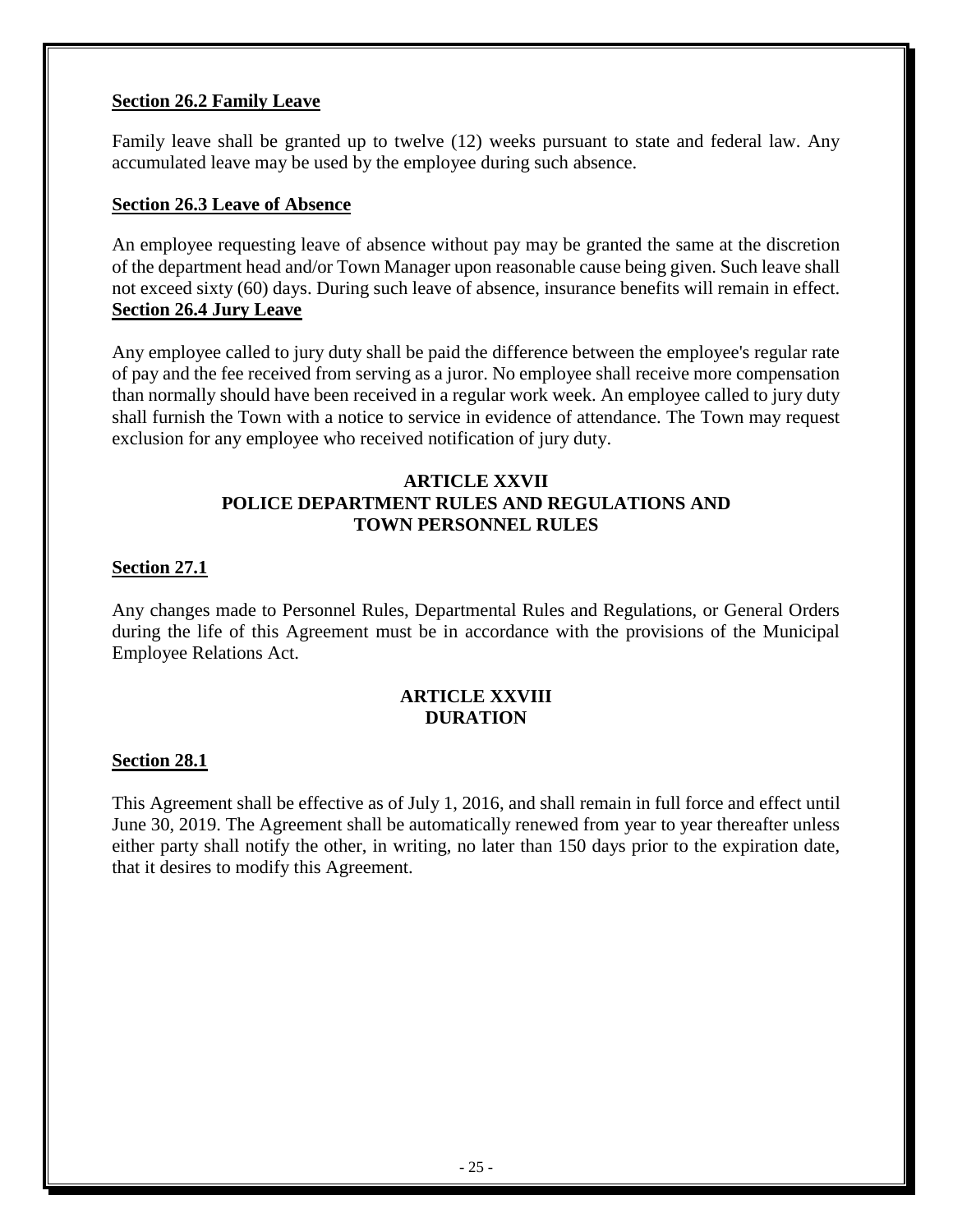IN WITNESS WHEREOF, the parties hereto have set their hands on this 18<sup>th</sup> day of May, 2016.

# FOR THE TOWN OF AVON

FOR THE CONNECTICUT INDEPENDENT LABOR UNION, LOCAL #22

leh 17 5/18/16 Naaach Town Manager

<u>hisa</u> President